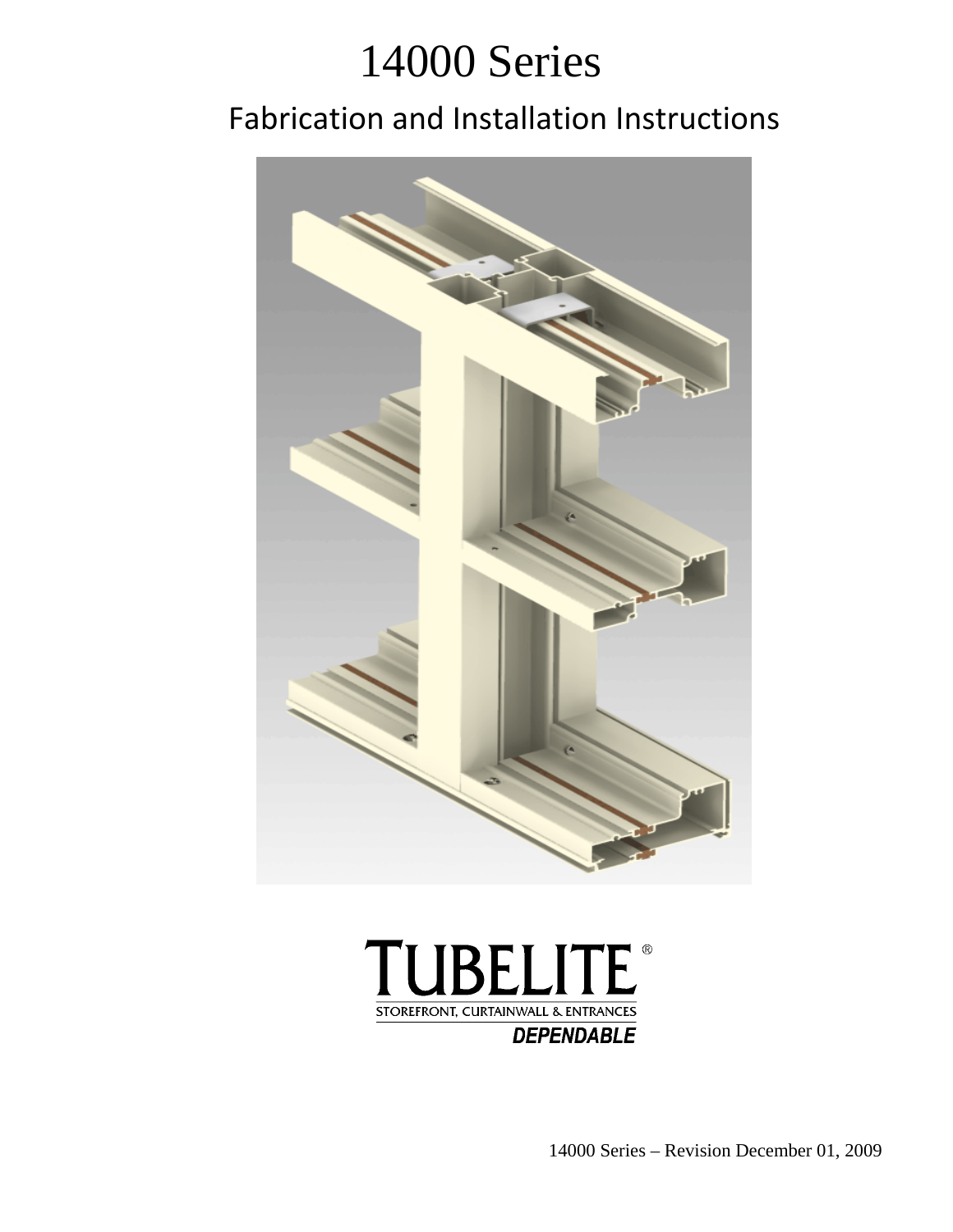## **Table of Contents**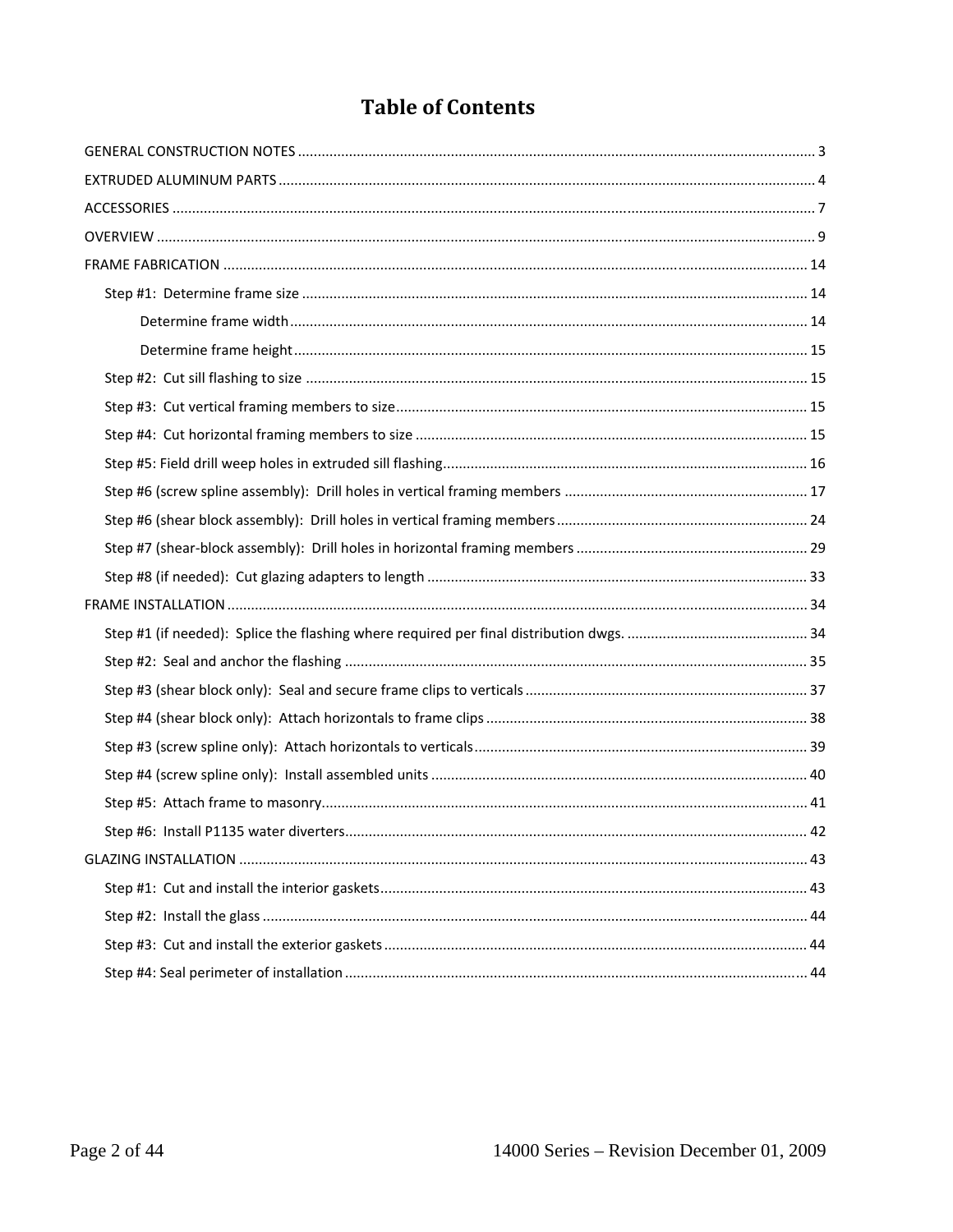## **GENERAL CONSTRUCTION NOTES**

- 1. These instructions cover typical product application, fabrication, installation and standard conditions and are general in nature. They provide useful guidelines, but the final distribution drawings may include additional details specific to this project. Any conflict or discrepancies must be clarified prior to execution.
- 2. Materials stored at the job site must be kept in a safe place removed from possible damage by other trades. Stack with adequate separation so materials will not rub together, and store off the ground. Cardboard or paper wrapped materials must be kept dry. Check arriving materials for quantity and keep record of where various materials are stored.
- 3. All field welding must be done in accordance with AISC guidelines. All aluminum and glass should be shielded from field welding to avoid damage from weld splatter. Results will be unsightly and may be structurally unsound. Advise general contractor and other trades accordingly.
- 4. Coordinate protection of installed work with general contractor and/or other trades.
- 5. Coordinate sequence of other trades which affect framing installation with the general contractor (e.g. fire proofing, back up walls, partitions, ceiling, mechanical ducts, convectors, etc.).
- 6. General contractor should furnish and guarantee bench marks, offset lines and opening dimensions. These items should be checked for accuracy before proceeding with erection. Make certain that all adjacent substrate construction is in accordance with the contract documents and/or approved shop drawings. If not, notify the general contractor in writing before proceeding with installation because this could constitute acceptance of adjacent substrate construction by others.
- 7. Isolate all aluminum to be placed directly in contact with masonry or other incompatible materials with a heavy coat of zinc chromate or bituminous paint.
- 8. Sealant selection is the responsibility and option of the erector, installer and/or glazing contractor and must be approved by the sealant manufacturer with regard to application and compatibility for its intended use. All sealants must be used in strict accordance with the manufacturer's instructions and applied only by trained personnel to surfaces that have been properly prepared.
- 9. Sealant must be compatible with all materials with which they have contact, including other sealant surfaces. Consult sealant manufacturer for recommendations relative to shelf life, compatibility, cleaning of substrate, priming, tooling adhesion, etc.
- 10. Drainage gutters and weep holes must be kept clean at all times. Tubelite cannot accept responsibility for improper drainage as a result of clogged gutters and weep holes.
- 11. This product requires clearances at head, sill and jambs to allow for thermal expansion and contraction. Refer to final distribution drawings for joint sizes. Joints smaller than ¼" may be subject to failure. Consult your sealant supplier.
- 12. All materials are to be installed plumb, level and true with regard to established bench marks and column center lines established by the general contractor and checked by the erector, installer and/or glazing contractor.
- 13. Cleaning of exposed aluminum surfaces should be done per AAMA recommendations.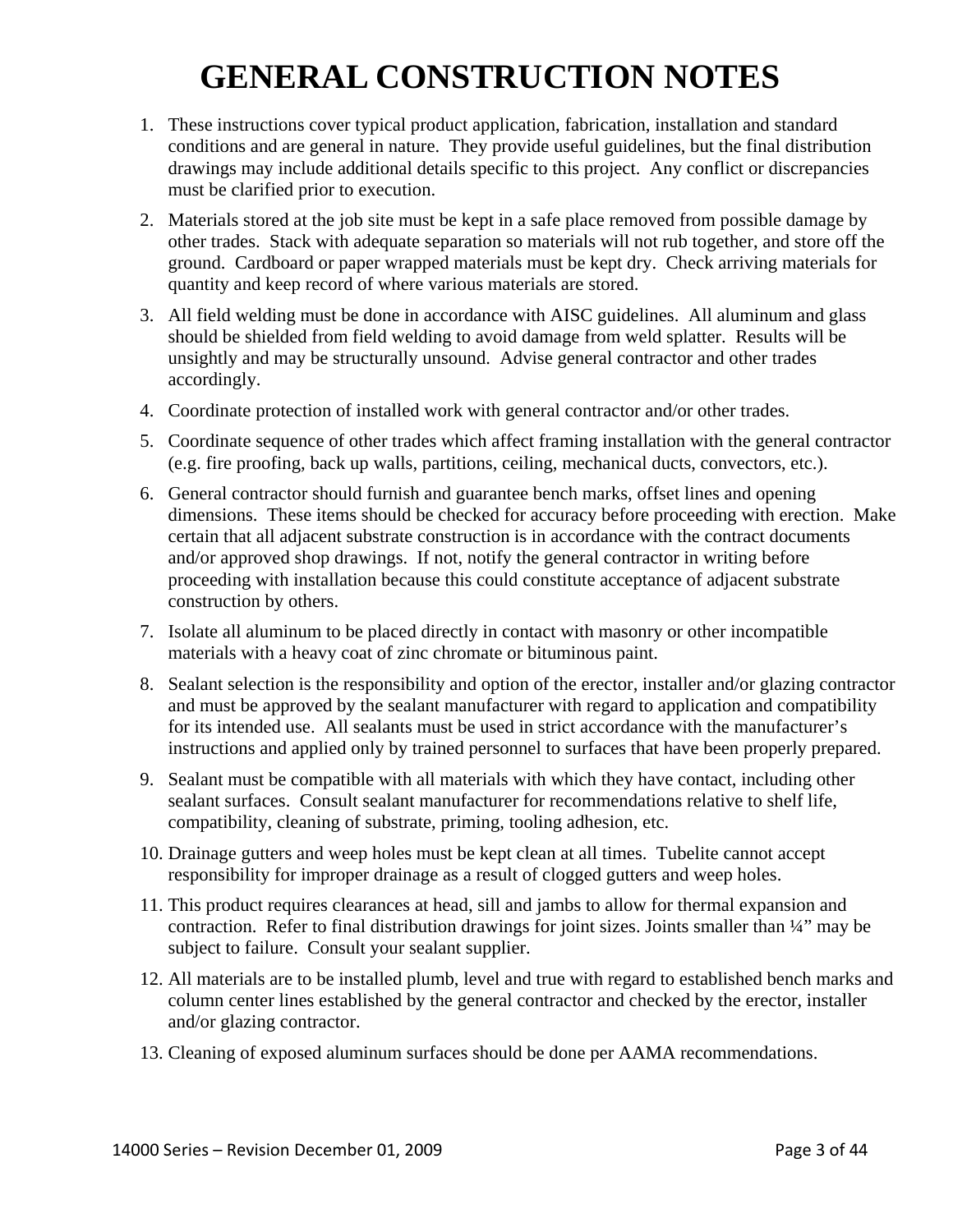## **EXTRUDED ALUMINUM PARTS**

| <b>Shape</b> | <b>Description</b>                                 | Part No.              | <b>Shape</b> | <b>Description</b>                                                                 | Part No.               |
|--------------|----------------------------------------------------|-----------------------|--------------|------------------------------------------------------------------------------------|------------------------|
|              | Open back<br>head/jamb/<br>vertical                | E-14141               |              | Screw applied 1"<br>gutter                                                         | E-1414                 |
|              | Open back<br>sill/horizontal                       | E-14140               |              | Snap-in 1" gutter                                                                  | E-4013                 |
|              | Glazing stop                                       | E-14104               | ပြ           | 1" high glass<br>stop                                                              | E-4015                 |
|              | Intermediate<br>horizontal                         | E-14103               |              | 1 1/4" high<br>glazing gutter                                                      | E-14024                |
|              | Closure pocket                                     | E14142<br>$(T-14142)$ | υ            | 1 1/4" high glass<br>stop                                                          | E-14025                |
|              | Intermediate<br>vertical                           | E-1400<br>$(T-1400)$  |              | 4" sidelight base                                                                  | E-14026                |
|              | $\frac{1}{2}$ " door stop                          | E-4531                |              | Sidelight base<br>anchor channel                                                   | E-14027                |
|              | $1\;3/8"$ x 1 $3/4"$<br>offset closer<br>arm cover | E-2298                | ᡴ            | $4$ $\mathit{!}\gamma$ 'x $4$ $\mathit{!}\gamma$ '<br>sidelight<br>base/horizontal | E-14047<br>$(T-14047)$ |
|              | Open back<br>door jamb                             | E-14144               |              | Smooth closure<br>plate                                                            | E-4543                 |
|              | $2$ " x 4 ½" door<br>jamb                          | E-14021               |              | One pocket<br>corner half                                                          | E-14118<br>$(T-14118)$ |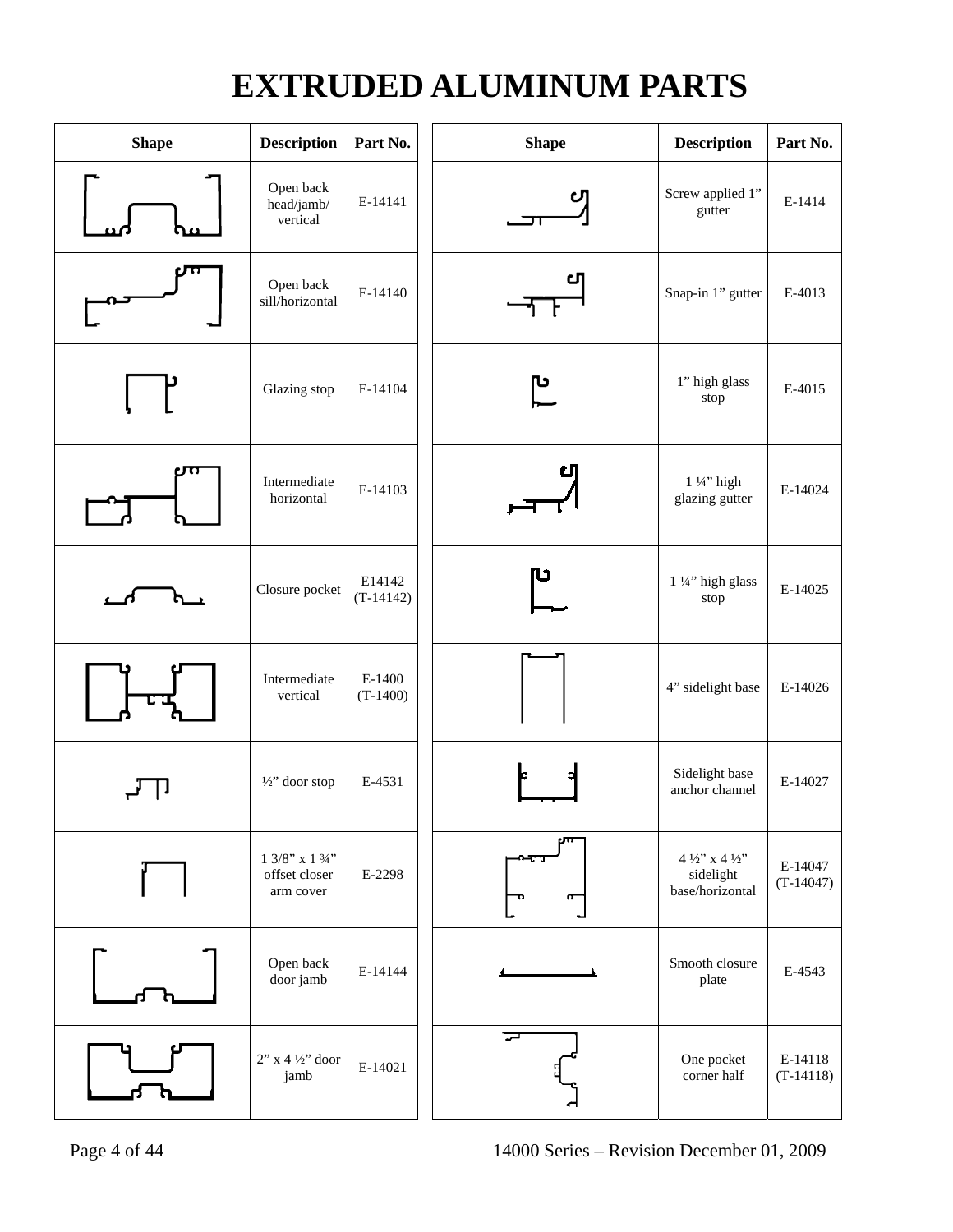| <b>Shape</b> | <b>Description</b>                      | Part No.               | <b>Shape</b> | <b>Description</b>                                      | Part No.               |
|--------------|-----------------------------------------|------------------------|--------------|---------------------------------------------------------|------------------------|
|              | Door header                             | E-14124                | J            | One pocket<br>corner half                               | E-14119<br>$(T-14119)$ |
|              | Open back<br>door jamb                  | E-1438                 | - 1<br>►     | Smooth corner<br>post half                              | E-45110                |
|              | $2$ " x 4 $\frac{1}{2}$ " tube          | E-1451                 |              | Expansion<br>female half                                | E-14106<br>$(T-14106)$ |
|              | Expansion<br>vertical half              | E-14107<br>$(T-14107)$ |              | Head receptor<br>male                                   | E-14130                |
|              | Heavy open<br>back vertical             | E-1435<br>$(T-1435)$   |              | Head receptor<br>female                                 | E-14129<br>$(T-14129)$ |
|              | Heavy vertical                          | E-1430<br>$(T-1430)$   |              | Recommended<br>extruded sill<br>flashing                | E-14259<br>$(T-14259)$ |
|              | Deep pocket<br>closure                  | E-14022<br>(T14022)    |              | Alternate<br>extruded sill<br>flashing                  | E-14159                |
|              | Snap-in 1"<br>pocket filler             | E-1411                 | ൸<br>൷       | Open back<br>head/jamb/<br>vertical (thermal<br>system) | T-14241                |
| $\top$       | Snap-in 1/4"<br>pocket filler           | E-4011                 |              | Open back<br>sill/horizontal<br>(thermal system)        | T-14240                |
|              | $4\frac{1}{2}$ x $4\frac{1}{2}$<br>tube | E-0133                 |              | Intermediate<br>horizontal<br>(thermal system)          | T-14143                |
| ロー           | Glazing<br>adapter for<br>$1/4$ " glass | E-14036                |              | Snap in Filler w/<br>fin                                | E4553                  |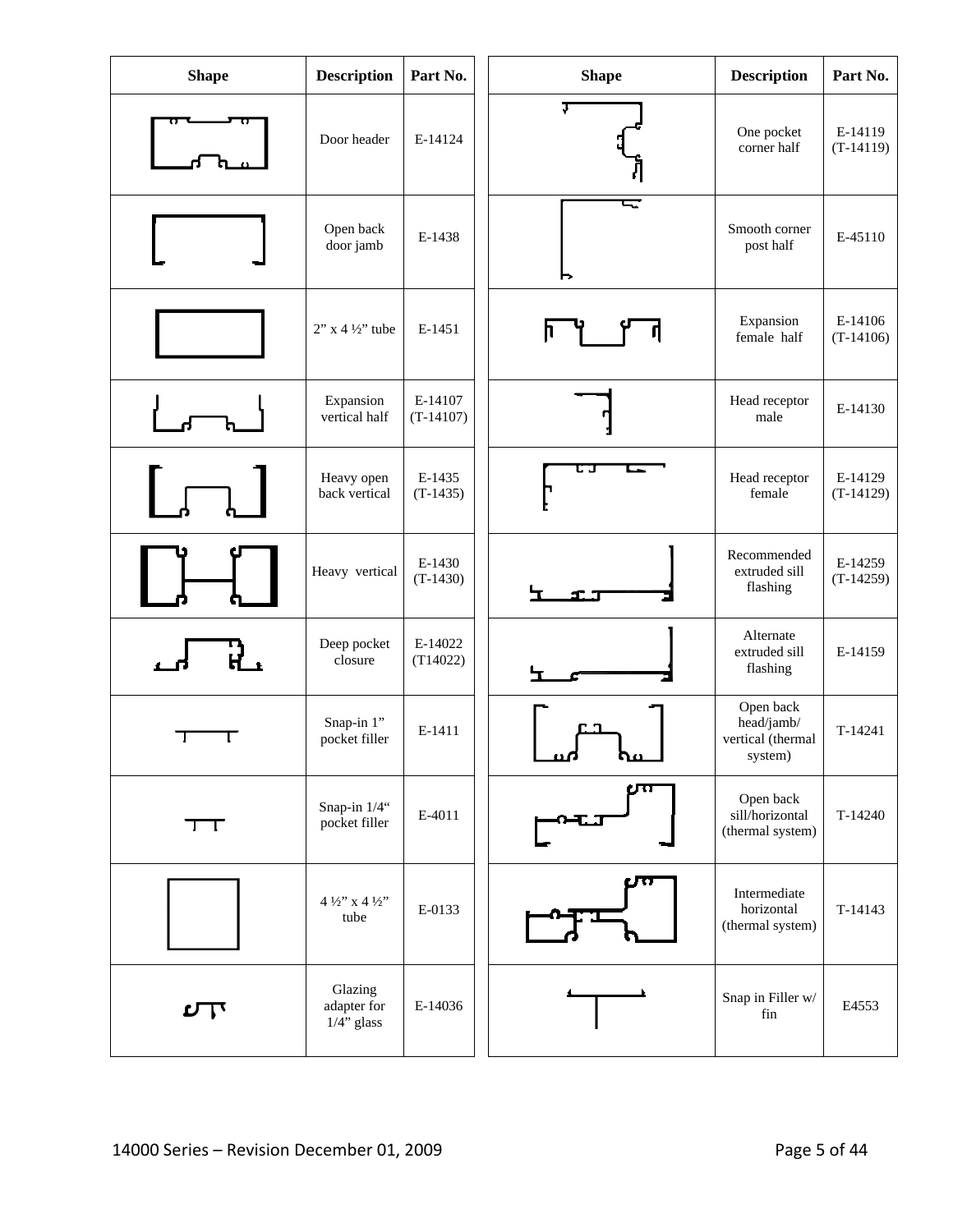| <b>Shape</b> | <b>Description</b>                          | Part No. | <b>Shape</b> | <b>Description</b>                                    | Part No. |
|--------------|---------------------------------------------|----------|--------------|-------------------------------------------------------|----------|
|              | 4 $1/2$ " x 4 $1/2$ "<br>Mullion            | T14052   |              | Extruded sill<br>flashing                             | T14055   |
| பி           | Glazing<br>adapter for<br>$1/2$ " glass     | E14061   |              | <b>Corner Mullion</b>                                 | T14110   |
|              | Heavy Wall<br>Door Jamb                     | E14121   |              | Door Header                                           | E14125   |
|              | Back to back<br>doors mullion               | E14145   |              | <b>Closure Pocket</b>                                 | T14242   |
|              | Back to back<br>doors heavy<br>wall mullion | E14245   |              | Outer rotational<br>mullion                           | T14246   |
|              | Inner<br>rotational<br>mullion              | T14247   |              | Snap in sidelite<br>base adaptor                      | T14248   |
|              | 4 $1/2$ " square<br>door jamb               | E14250   |              | Open back<br>mullion                                  | T14261   |
|              | 135° Corner<br>mullion                      | E/T45005 |              | 4 $1/2$ " square<br>mullion for back<br>to back doors | E45009   |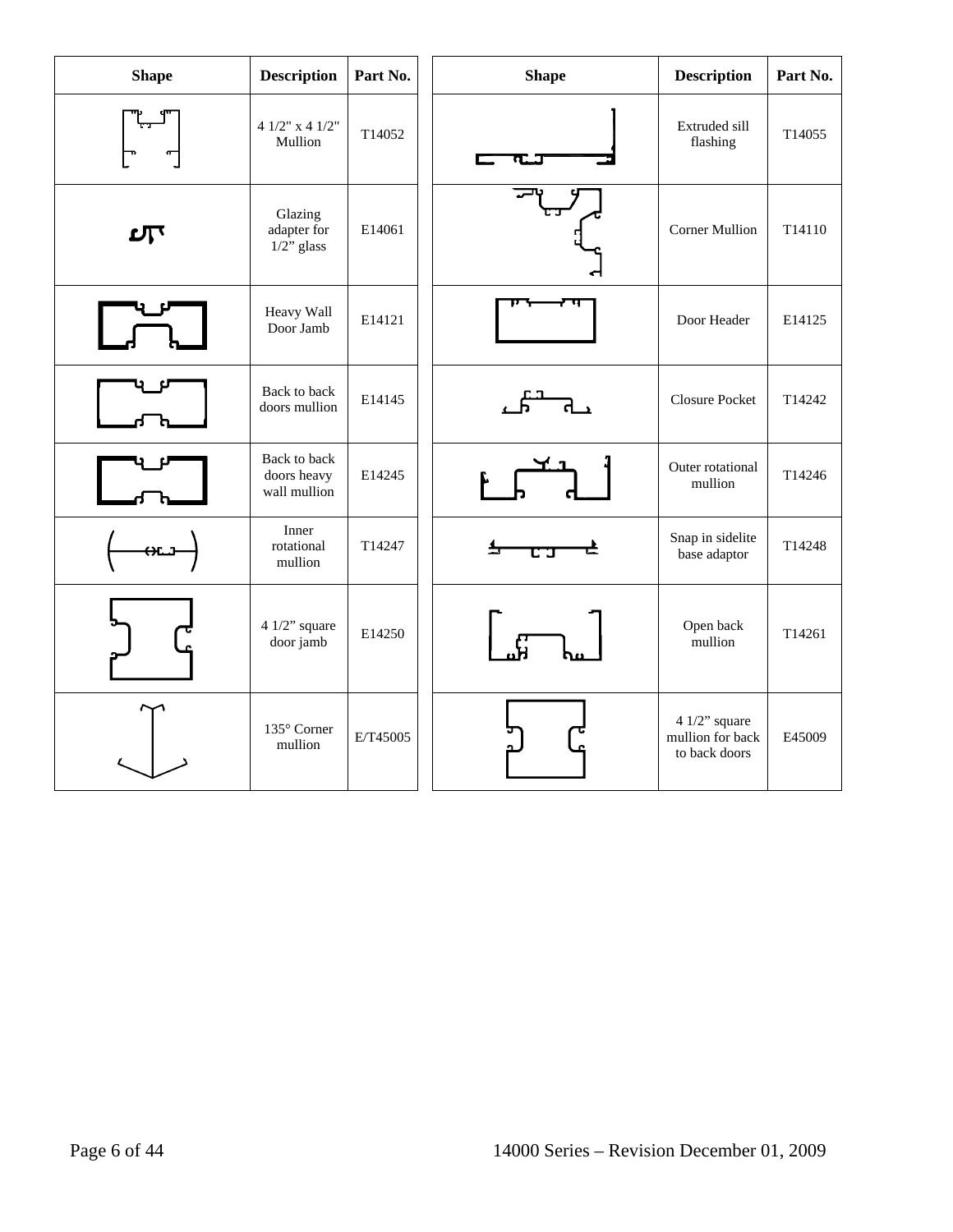## **ACCESSORIES**

| <b>Shape</b> | <b>Description</b>                                        | Part No. | <b>Shape</b> | <b>Description</b>                                                      | Part<br>No. |
|--------------|-----------------------------------------------------------|----------|--------------|-------------------------------------------------------------------------|-------------|
| LR           | Roll-in<br>glazing<br>$gasket -$<br>1" glass              | P-2728   |              | $11/4"$ long<br>frame clip                                              | P-1133      |
|              | Roll-in<br>glazing<br>$gasket -$<br>$11/8$ " glass        | P-487    | П            | $11/4"$ long<br>frame clip                                              | P-1134      |
| ç            | Gasket for<br>E/T14129/<br>E14130                         | P-2511   |              | $11/4"$ long<br>frame clip                                              | P-1141      |
|              | Gasket for<br>E45116 &<br>E/T14246                        | P-1221   |              | 4" long<br>Setting block                                                | P-1132      |
|              | #10-24 x 1"<br>Type 23<br>Phillips hex<br>head            | $S-202$  |              | Water<br>diverter                                                       | P-1135      |
|              | #10 x 1 $\frac{3}{4}$ "<br>Type B<br>Phillips pan<br>head | S-009    |              | End dam for<br>E45159 sill<br>flashing                                  | P-1142      |
| ∰nnono       | #10 x 1/2"<br>Phillips truss<br>head                      | S-191    |              | .040 formed<br>aluminum<br>splice for<br>E45159<br>flashing             | P-1143      |
| H            | #12-24 x 5/8"<br>Phillips flat<br>head                    | S-286    |              | .040 formed<br>aluminum<br>splice for<br>E14159 &<br>T14259<br>flashing | P-1144      |
|              | #12 $x\frac{3}{4}$ "<br>Phillips flat<br>head             | $S-149$  |              | Steel<br>reinforcing<br>$12' - 0''$<br>primed                           | P-1437      |
|              | Pile<br>weathering<br>for door stop                       | P-1098A  |              | Clip for<br>sidelight base                                              | P-1137      |
| $\mathbf{1}$ | Door stop<br>header filler-<br>2 required for<br>E-14124  | P-503    |              | Drill fixture<br>for clip joint<br>and screw<br>spline                  | P-1139      |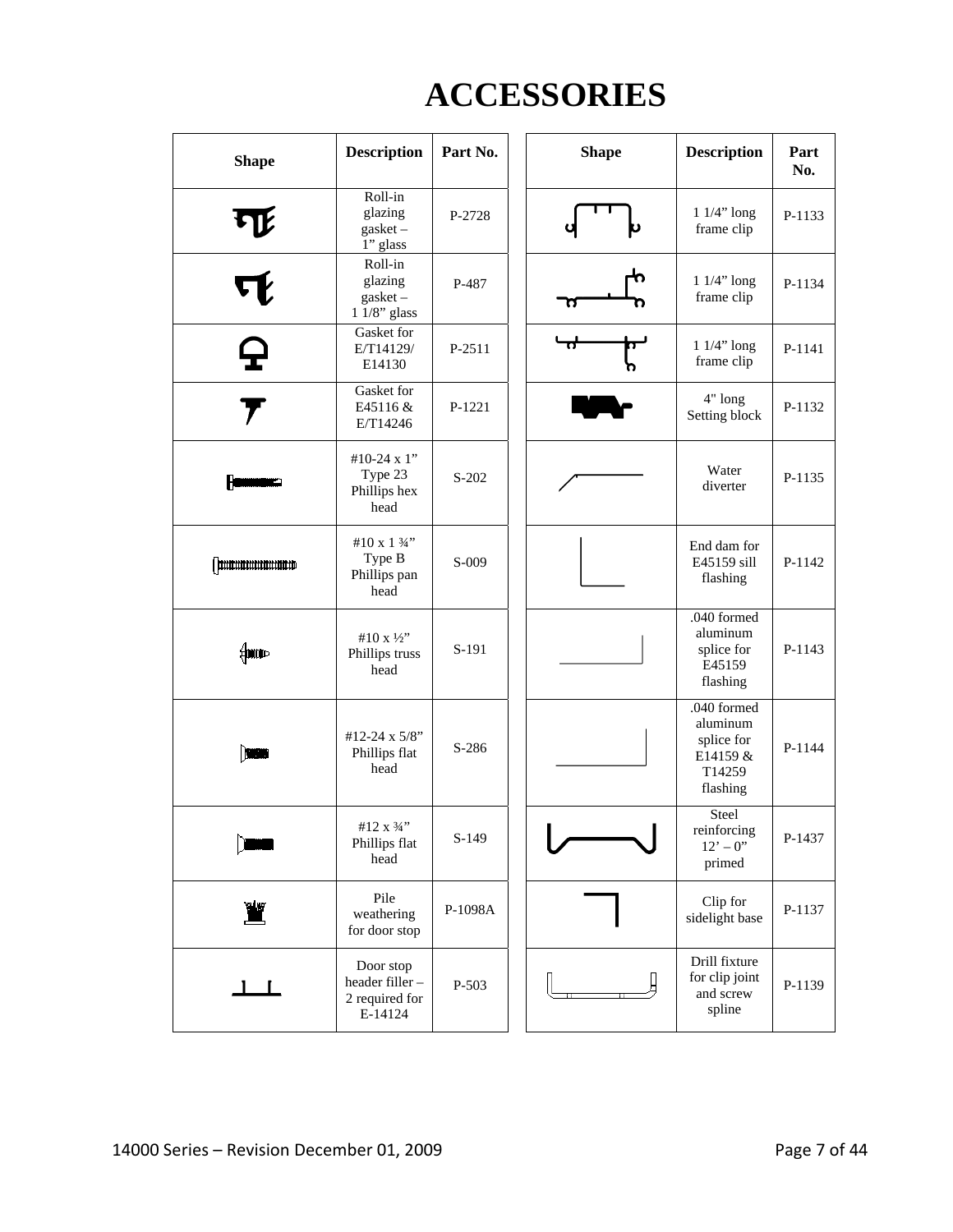| <b>Shape</b> | <b>Description</b>                                                     | Part No.         | <b>Shape</b> | <b>Description</b>                                                                  | Part<br>No.       |
|--------------|------------------------------------------------------------------------|------------------|--------------|-------------------------------------------------------------------------------------|-------------------|
|              | Back-up for<br>shimming at<br>anchor points<br>for jambs $\&$<br>heads | P-1745           |              | $5/16" - 18$<br>threaded<br>swivel pad<br>thumb screw<br>w/ delrin tip<br>for P1139 | P1682             |
| ┐            | Back-up for<br>shimming at<br>anchor points<br>for jambs $\&$<br>heads | P1768            |              | $3/16"$ thick<br>setting block                                                      | P <sub>2400</sub> |
|              | Rigid PVC<br>perimeter<br>caulk backup                                 | P4543A           |              | <b>Rigid PVC</b><br>pocket filler                                                   | P <sub>4563</sub> |
|              | #10 x $5/8$ "<br>type B<br>Phillips flat<br>head                       | S <sub>192</sub> |              | End Dam for<br>E14159.<br>T14250 &<br>T14055                                        | P1153             |
| ▥            | #8 x 3/8"<br>type A<br>Phillips Pan<br>Head                            | S <sub>196</sub> |              | 3" long weep<br>baffle                                                              | PTB42             |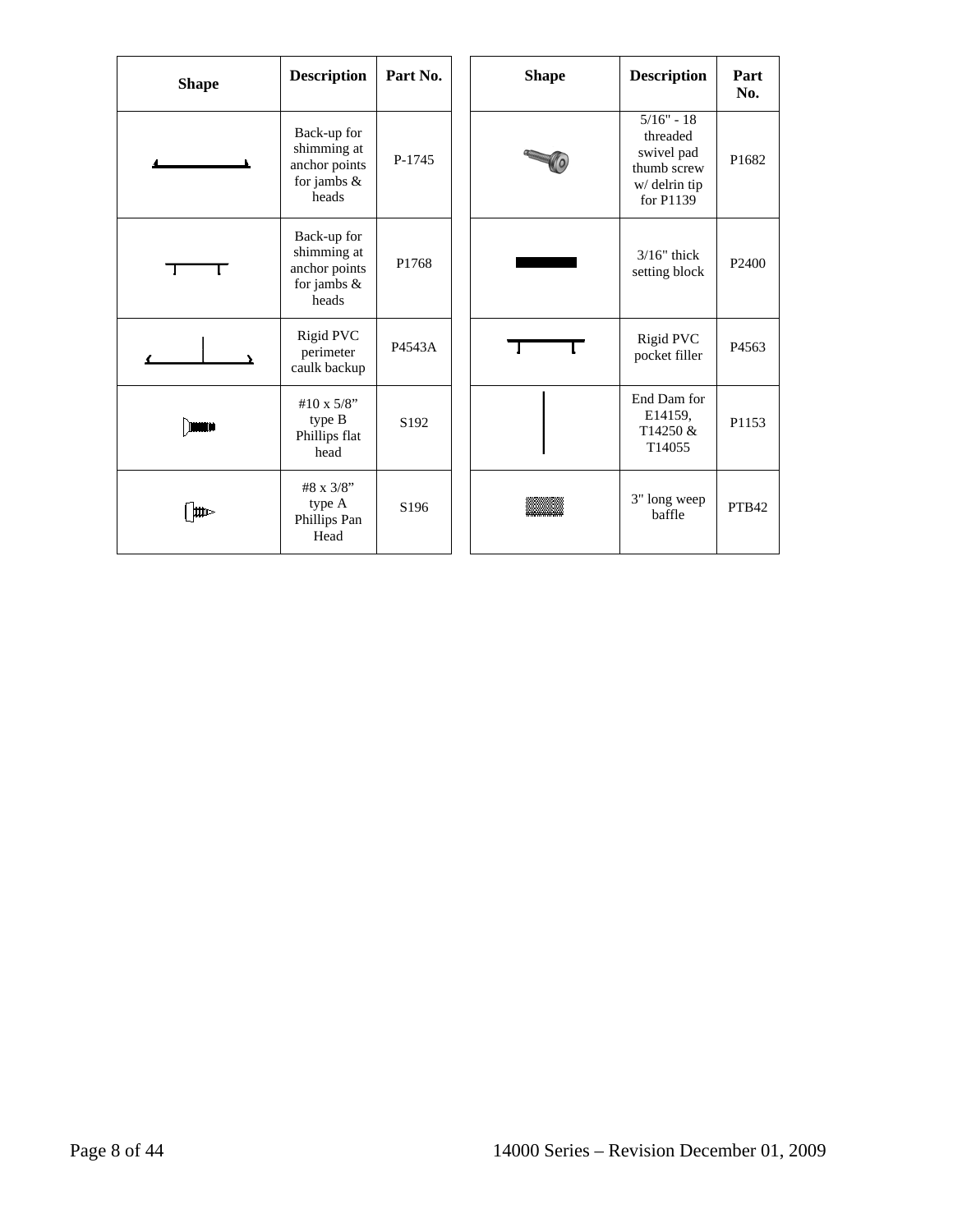## **OVERVIEW**

Tubelite's 14000 Series is available in thermal as well as non-thermal versions. There are also two distinct methods for assembling the 14000 Series: screw spline assembly, and shear block (frame clip) assembly.

The illustration below shows the elevation view of a typical 14000 Series installation. The number in the top half of each circle is the number of a figure showing details of the associated system component; the number in the bottom half of each circle gives the page number on which that figure appears.



#### **Elevation of a typical 14000 Series installation**

The circles on this illustration come in pairs. The first circle in each pair gives the location of a drawing of the non-thermal product; the second circle shows where you can find a drawing of the assembly details for the corresponding thermal product. The drawings of horizontal details show the shear-block method of assembly.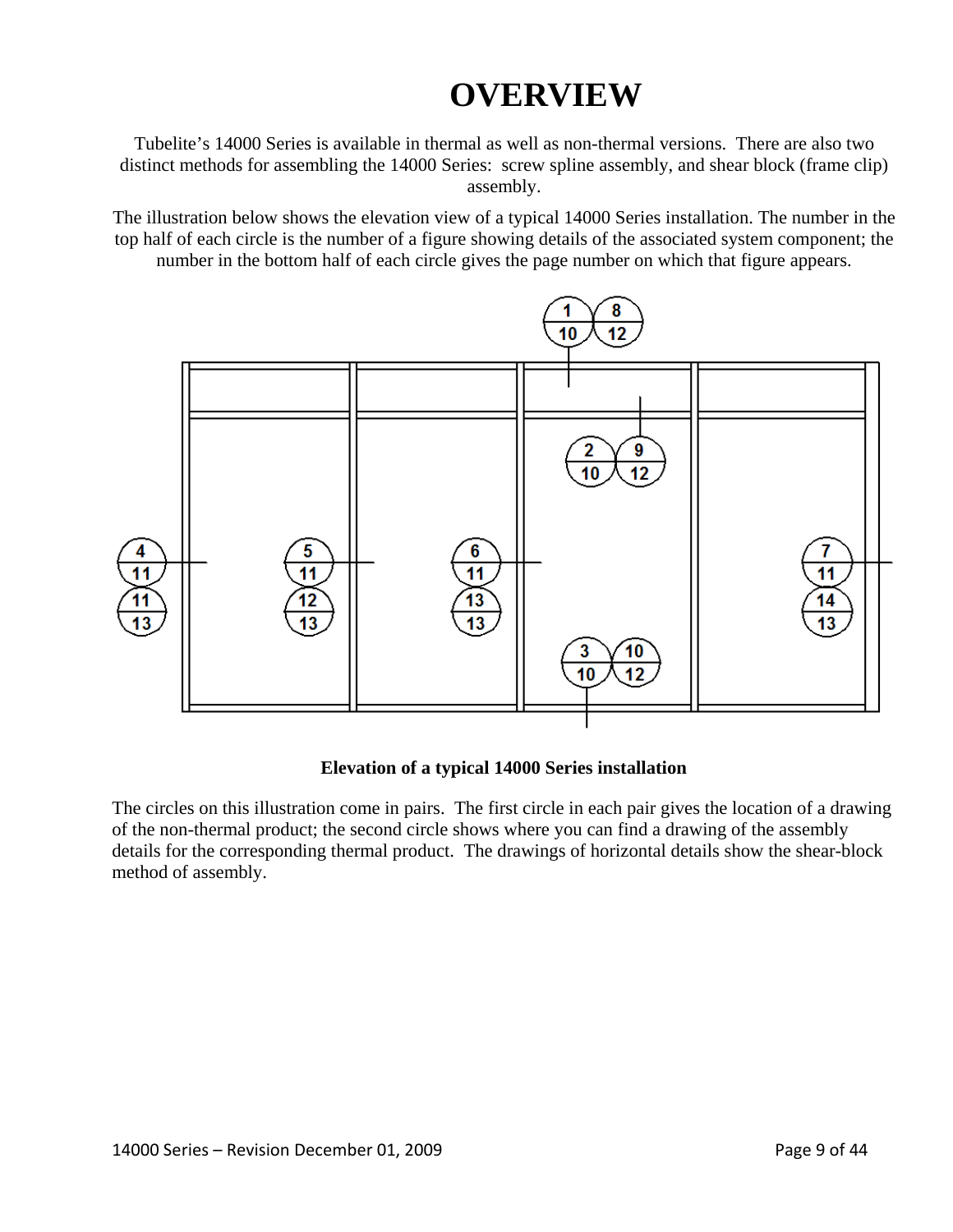

**Typical horizontal details – Non-Thermal** 

• Clips used with closed shape verticals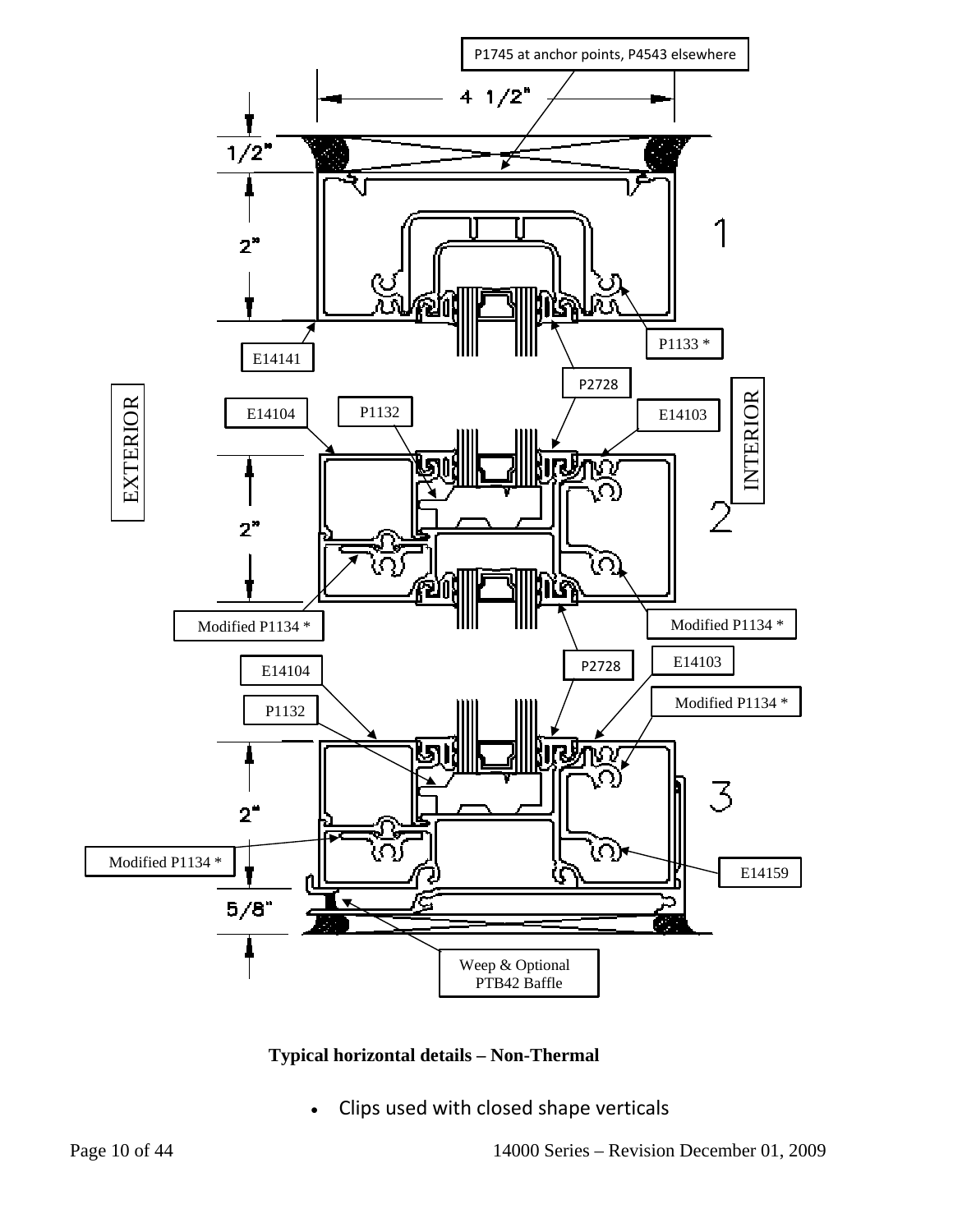

**Typical vertical details – Non-Thermal**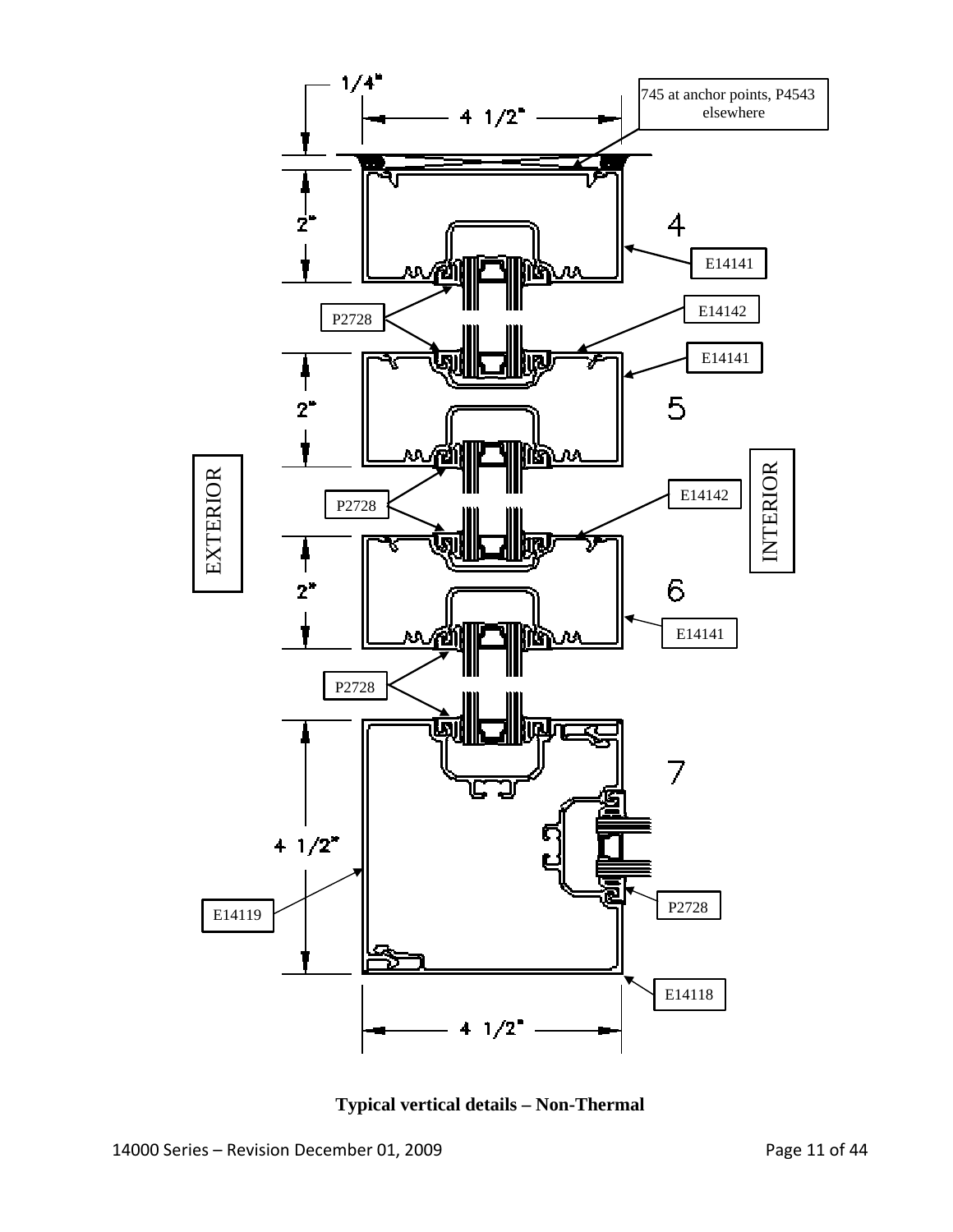

**Typical horizontal details – Thermal** 

\* Clips used with closed shape verticals

Page 12 of 44 14000 Series – Revision December 01, 2009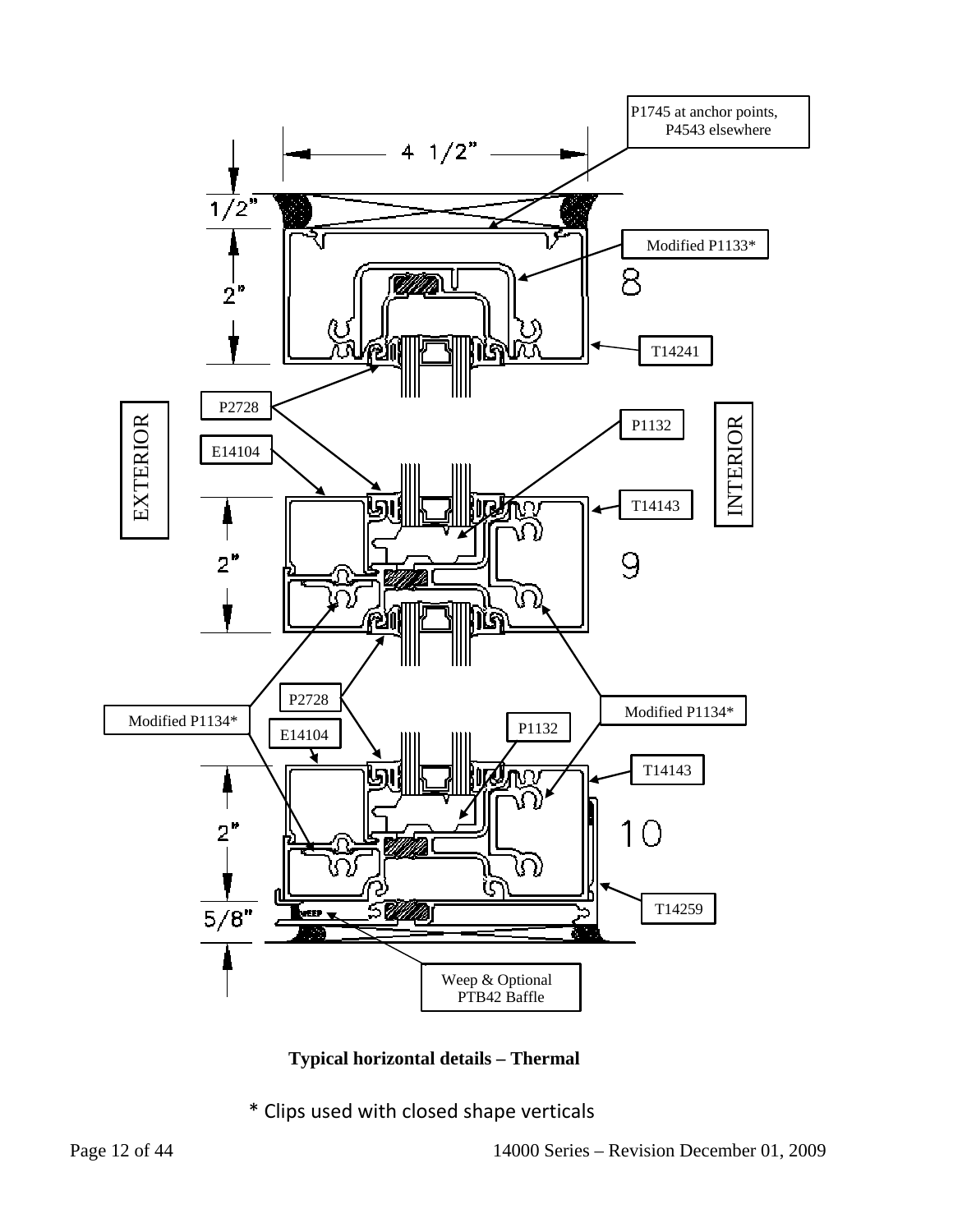

**Typical vertical details – Thermal**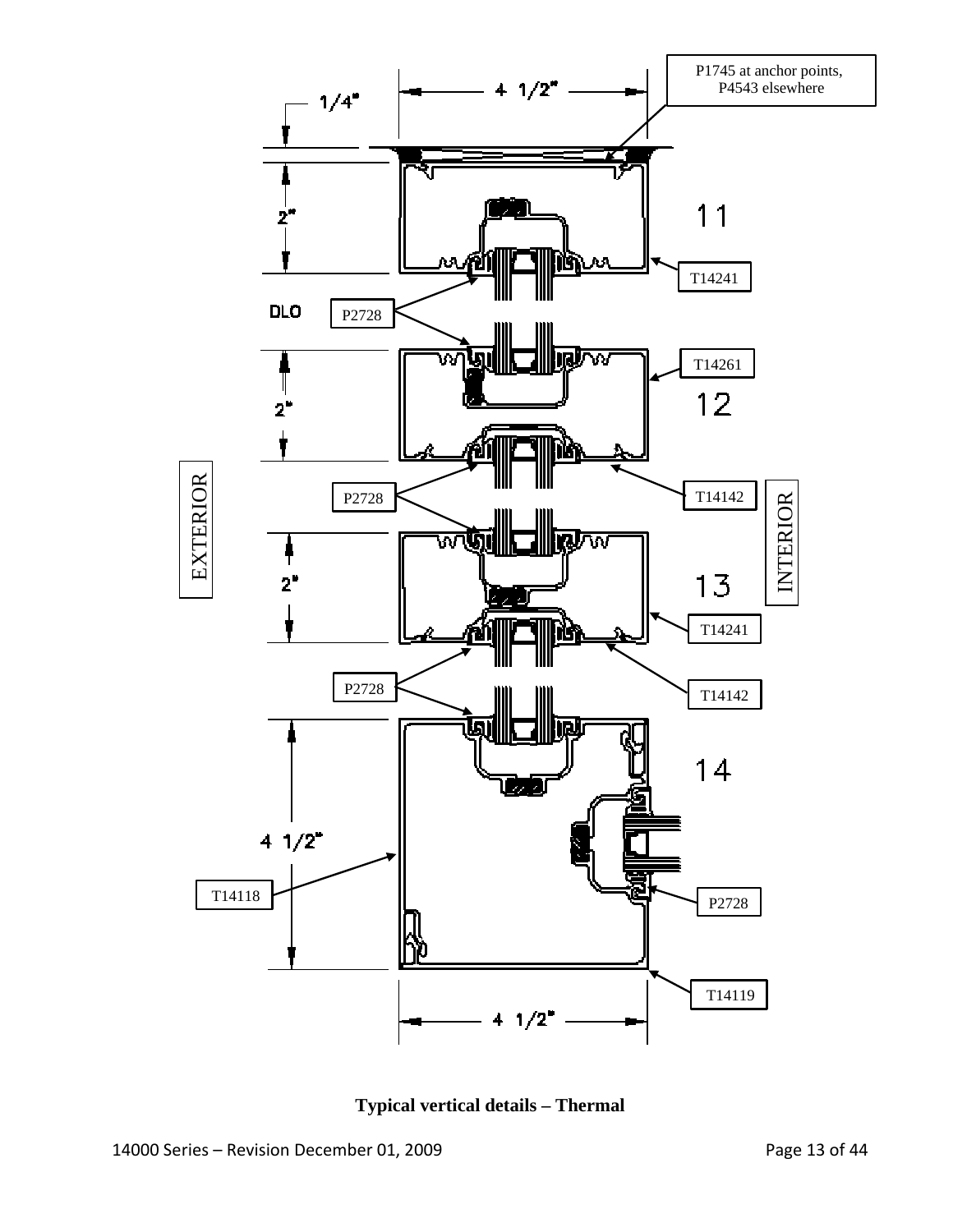## **FRAME FABRICATION**

## *Step #1: Determine frame size*

### **Determine frame width**

Check that the opening is square and plumb at both ends. Units must be installed in a true rectangle.  $A \longrightarrow B$ 



- Measure the width of the masonry opening at the top, middle and bottom.
- Select the smallest dimension measured. To determine the frame width to be used, subtract a minimum of 1/2" from the smallest measured width, to allow a minimum of 1/4" at each jamb for shimming and caulking. Allow a larger clearance if necessary to accommodate building tolerances, an out-of-square opening, and/or anticipated thermal expansion within the unit.

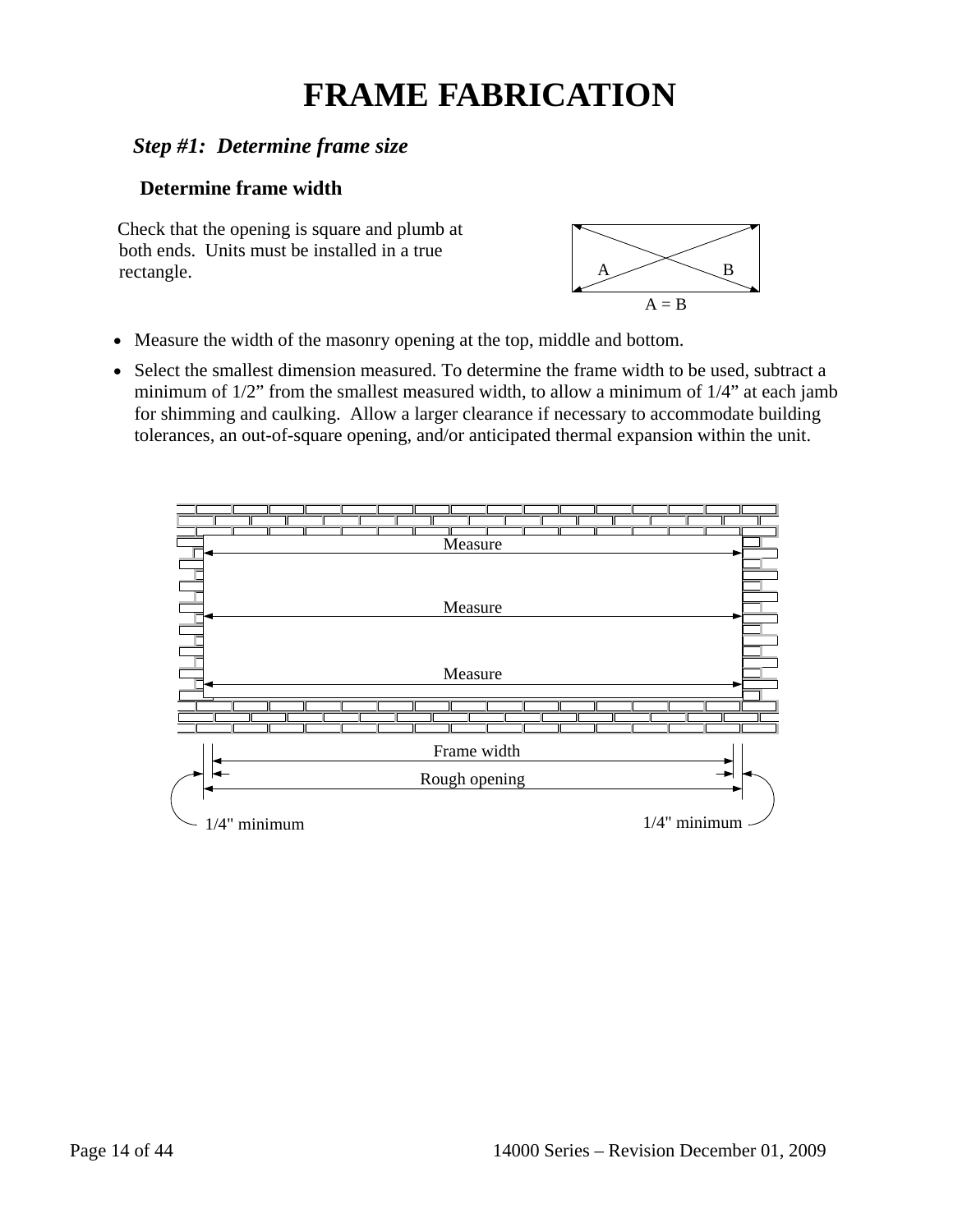#### **Determine frame height**

- Measure the height of the masonry opening in several places along the entire length of the opening.
- To determine the frame height to be used, select the smallest dimension measured and subtract 1 1/8" to allow a minimum of 5/8" at sill and 1/2" at head for shimming and caulking and to accommodate E-14159 or T-14259 extruded flashing, building tolerances, an out-of-square opening, and/or anticipated thermal expansion within the unit.



### *Step #2: Cut sill flashing to size*

- Cut flashing (E-14159 or T-14259) to frame width determined in Step #1 above (rough opening minus clearances). If the installation is to include an entrance, the flashing should butt against the back of the door jamb (no clearance).
- Flashing longer than 24' in length must be spliced using part number P-1144 for E14159 or T14259 flashing. If flashing must be spliced, allow 3/8" to 1/2" for the width of the splice.

#### *Step #3: Cut vertical framing members to size*

- Verticals should be the frame height found in Step #1 above (rough opening height minus clearances).
- As shown in the elevation overview on page 9 above, vertical framing members run through.

## *Step #4: Cut horizontal framing members to size*

- Cut horizontal framing members to the daylight opening (the distance between verticals).
- For easier installation, cut horizontal glazing beads 1/32" shorter than the horizontal framing member.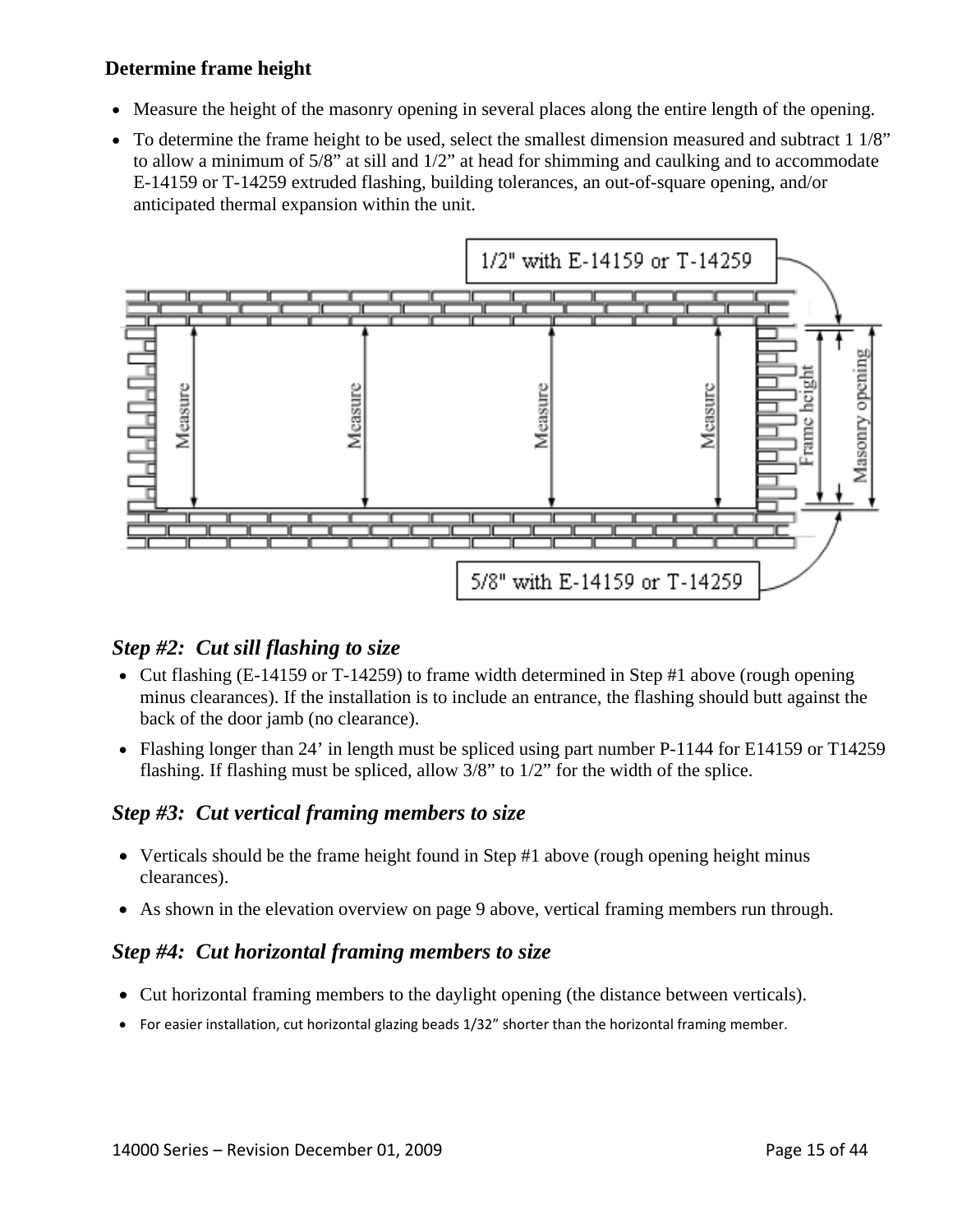## *Step #5: Field drill weep holes in extruded sill flashing*

• E-14159 (and T-14259) extruded sill flashing requires two weep holes in each light, at the quarter points. As shown in the illustration below, the weep holes should be 7/32" in diameter.



#### **Weep holes in extruded sill flashing**



**3D view showing installed flashing with weep hole**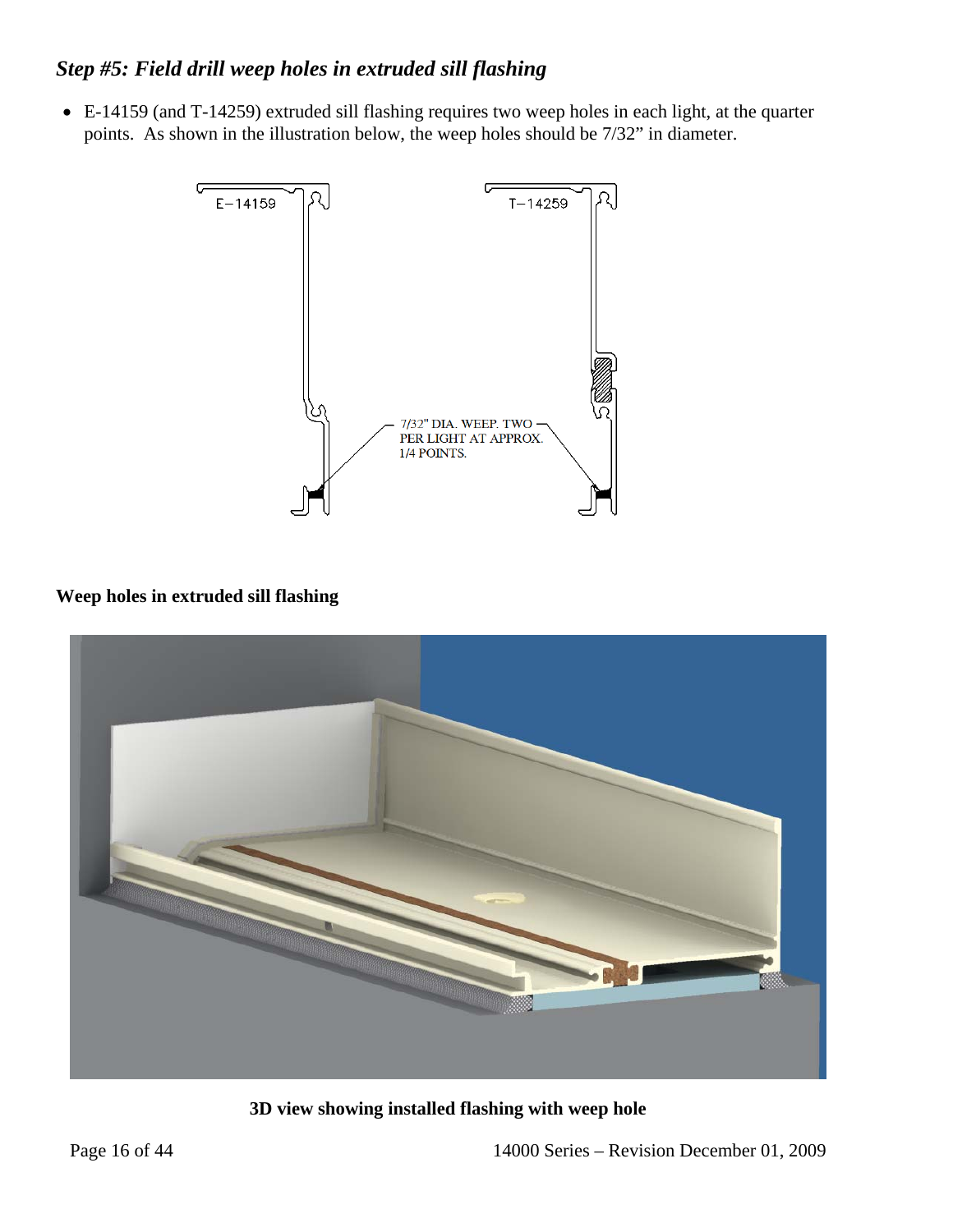## *Step #6 (screw spline assembly): Drill holes in vertical framing members*

In screw-spline assembly, screws are driven through holes in the vertical members, directly into screw splines on the horizontal members. These screws are what support the horizontal members and the glass. The six drawings in this section show where to drill the holes in the vertical members so that they line up with the screw splines on the horizontals.

- The screw used for screw-spline assembly is #10-24 x 1" type 23 phillips hex head (S-202). To accommodate this type of screw, the holes in the vertical framing members must be .201" in diameter, corresponding to a #7 drill.
- Tubelite offers a drill fixture (P-1139) to help locate the correct hole locations quickly and accurately. This fixture is designed for use on both screw-spline and shear-block projects.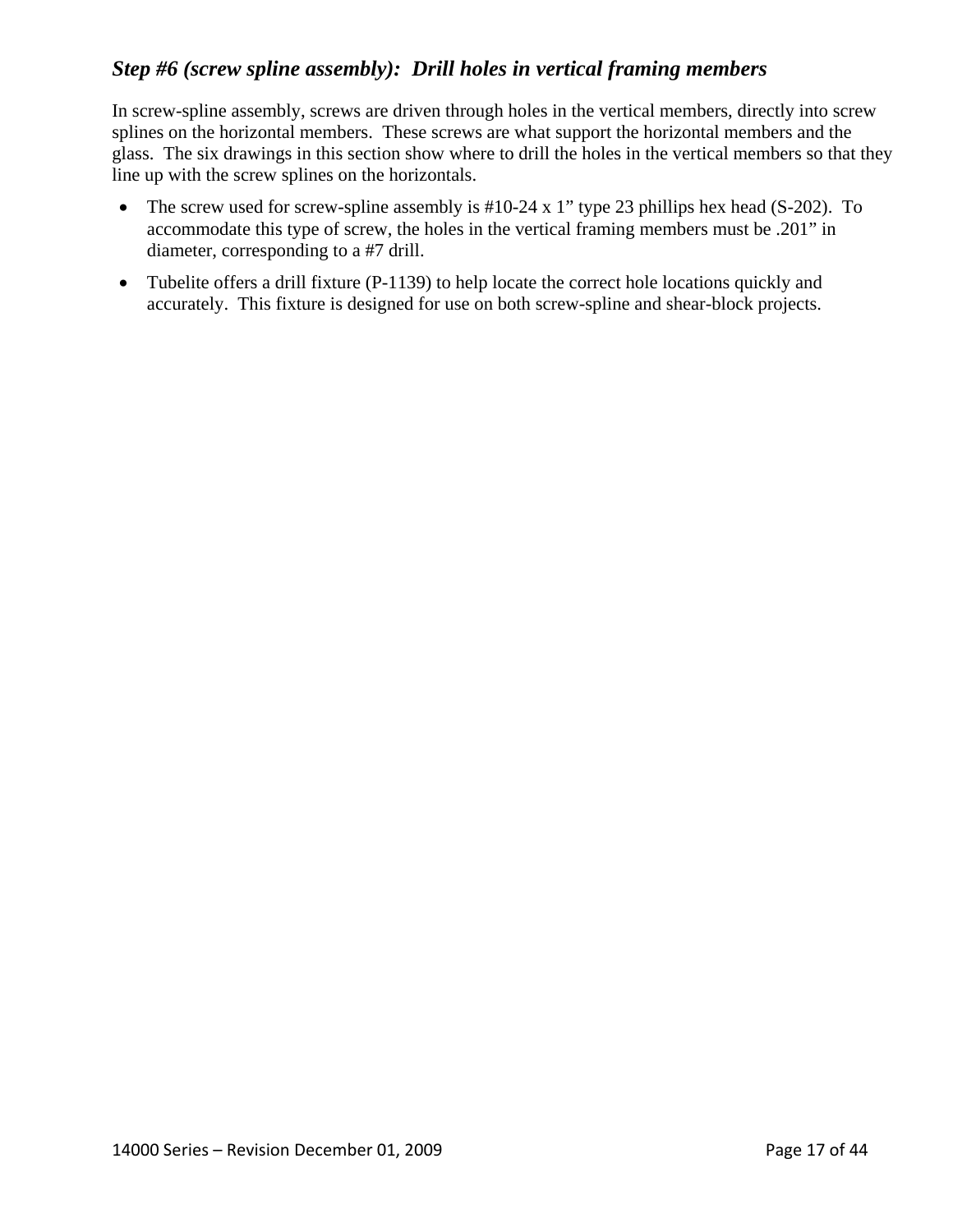

**Drilling open-back vertical (E-14141) Screw-spline, non-thermal, no door or sidelight**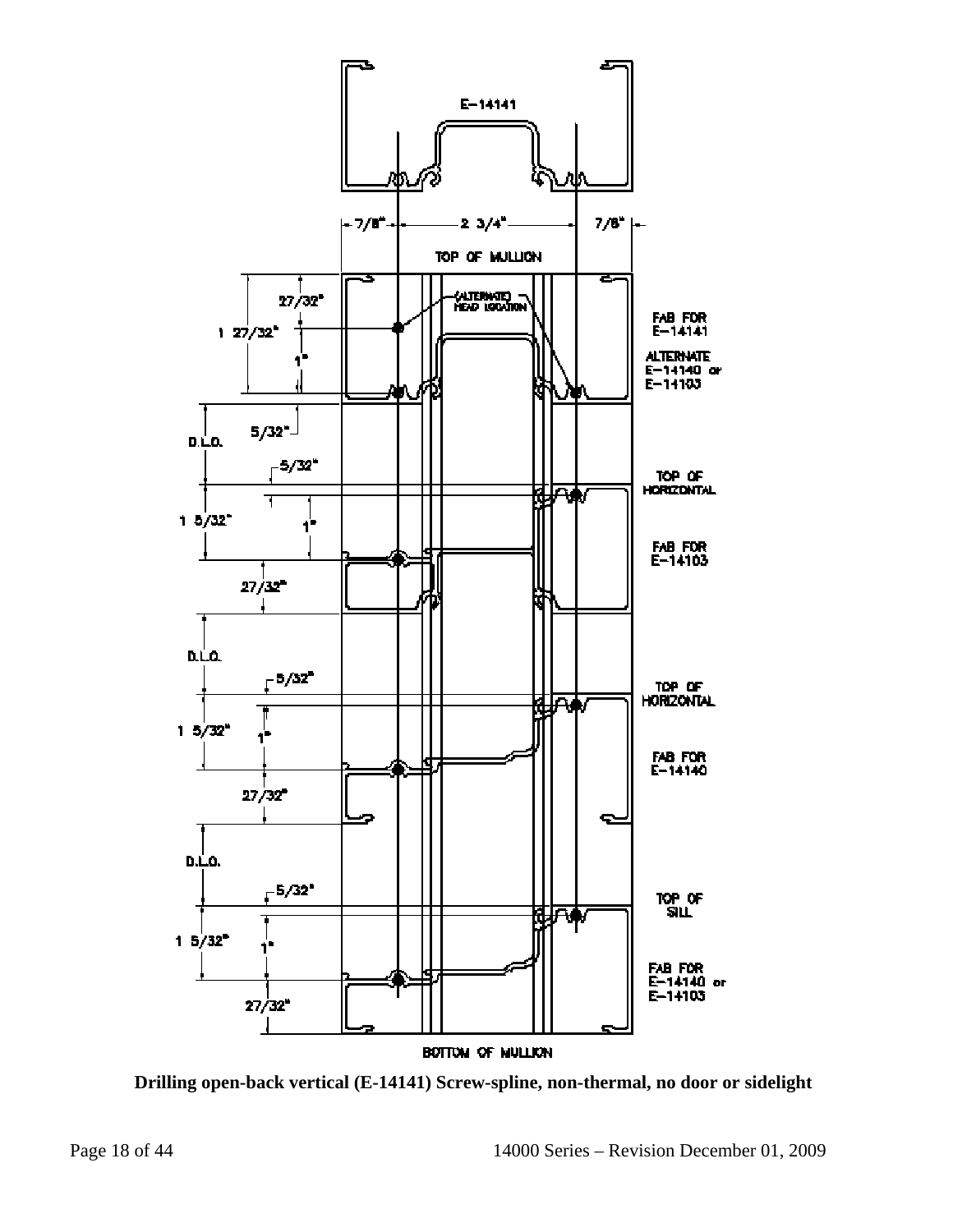

**Drilling a closure pocket (E-14142) -- Screw-spline, non-thermal, no door or sidelight**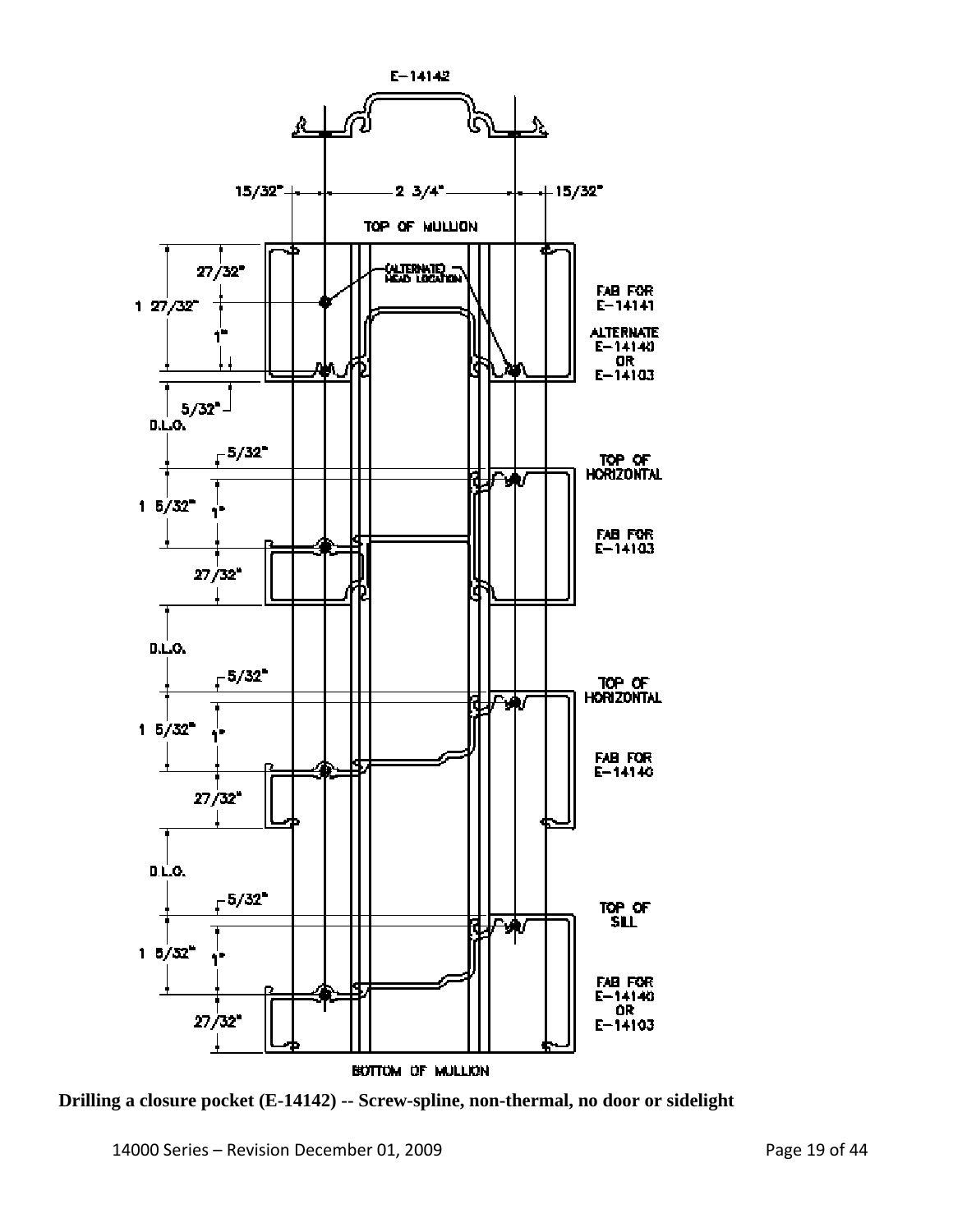



Page 20 of 44 14000 Series – Revision December 01, 2009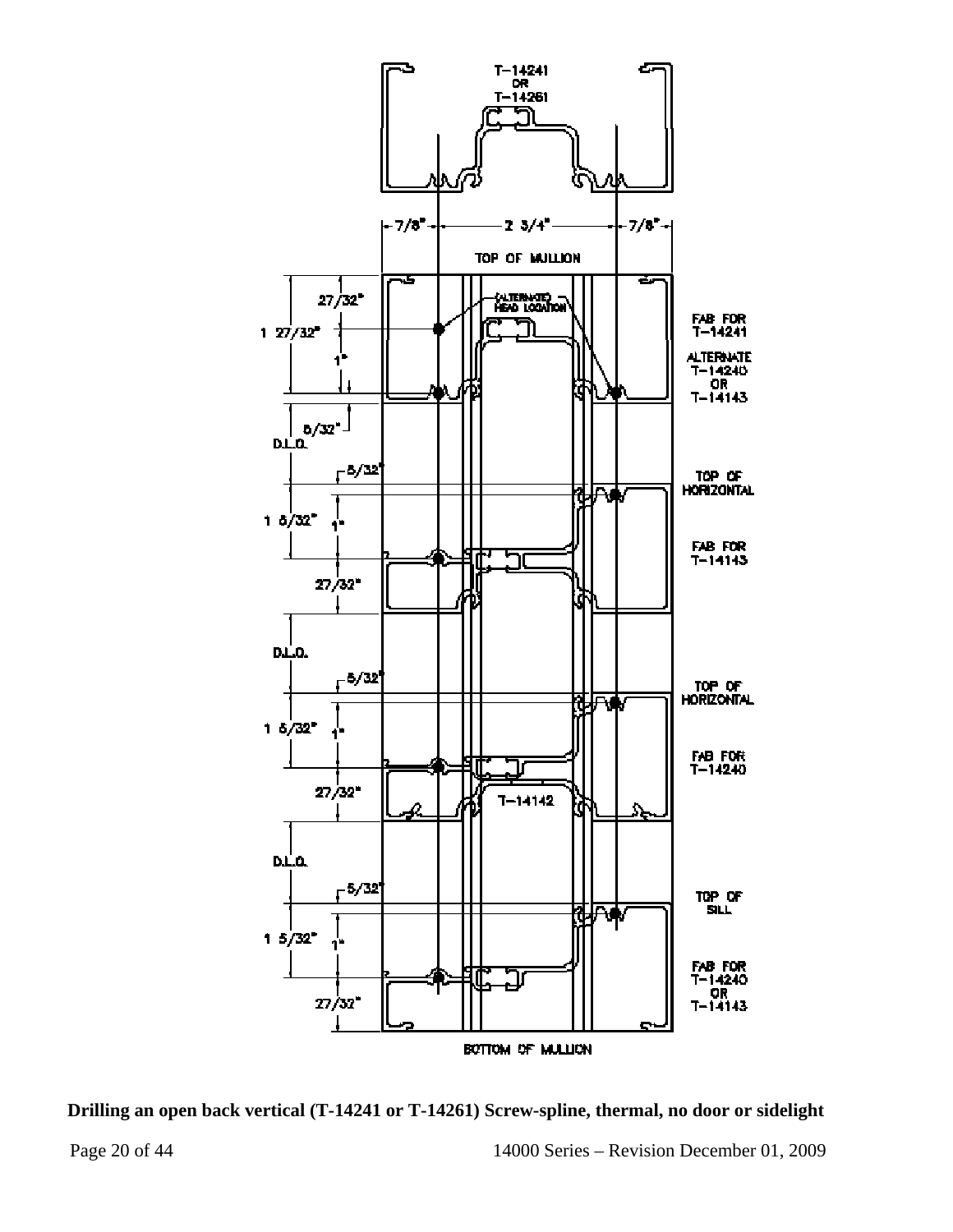

**Drilling a closure pocket (T-14142) -- Screw-spline, thermal, no door or sidelight**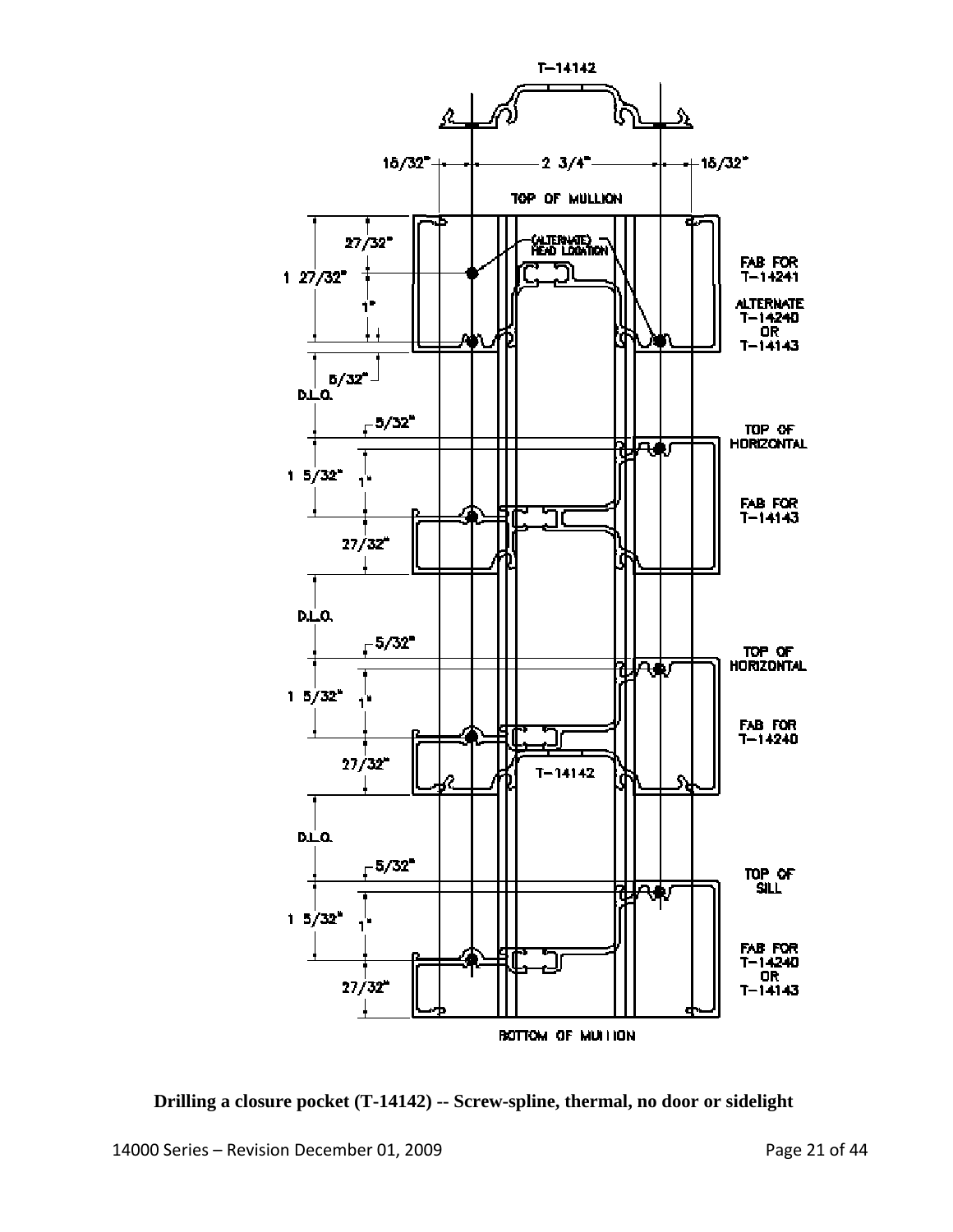

**Drilling an open-back vertical (E-14141) Screw-spline, non-thermal, next to a sidelight**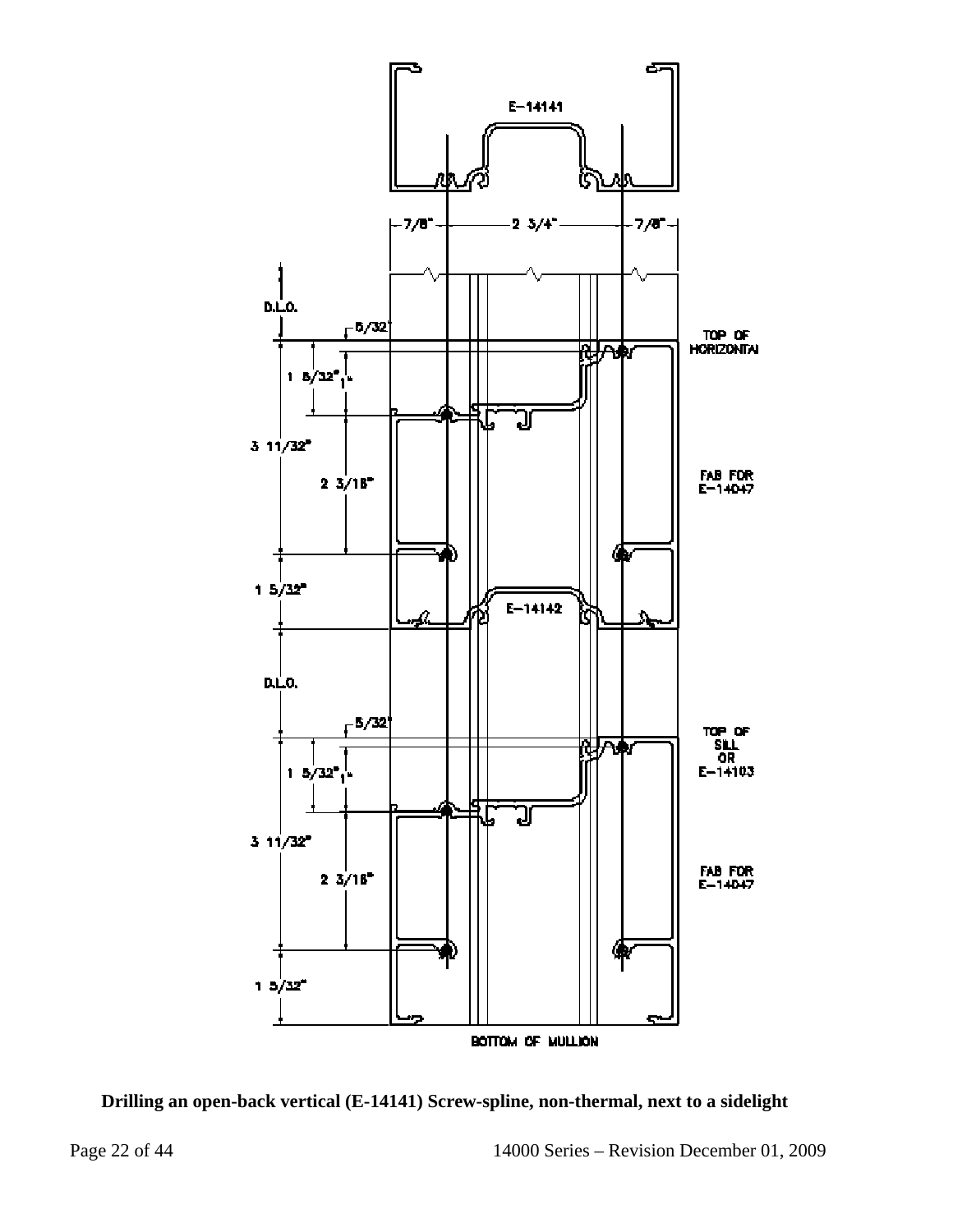

**Drilling an open-back door jamb (E-14144) Screw-spline, non-thermal, next to a door**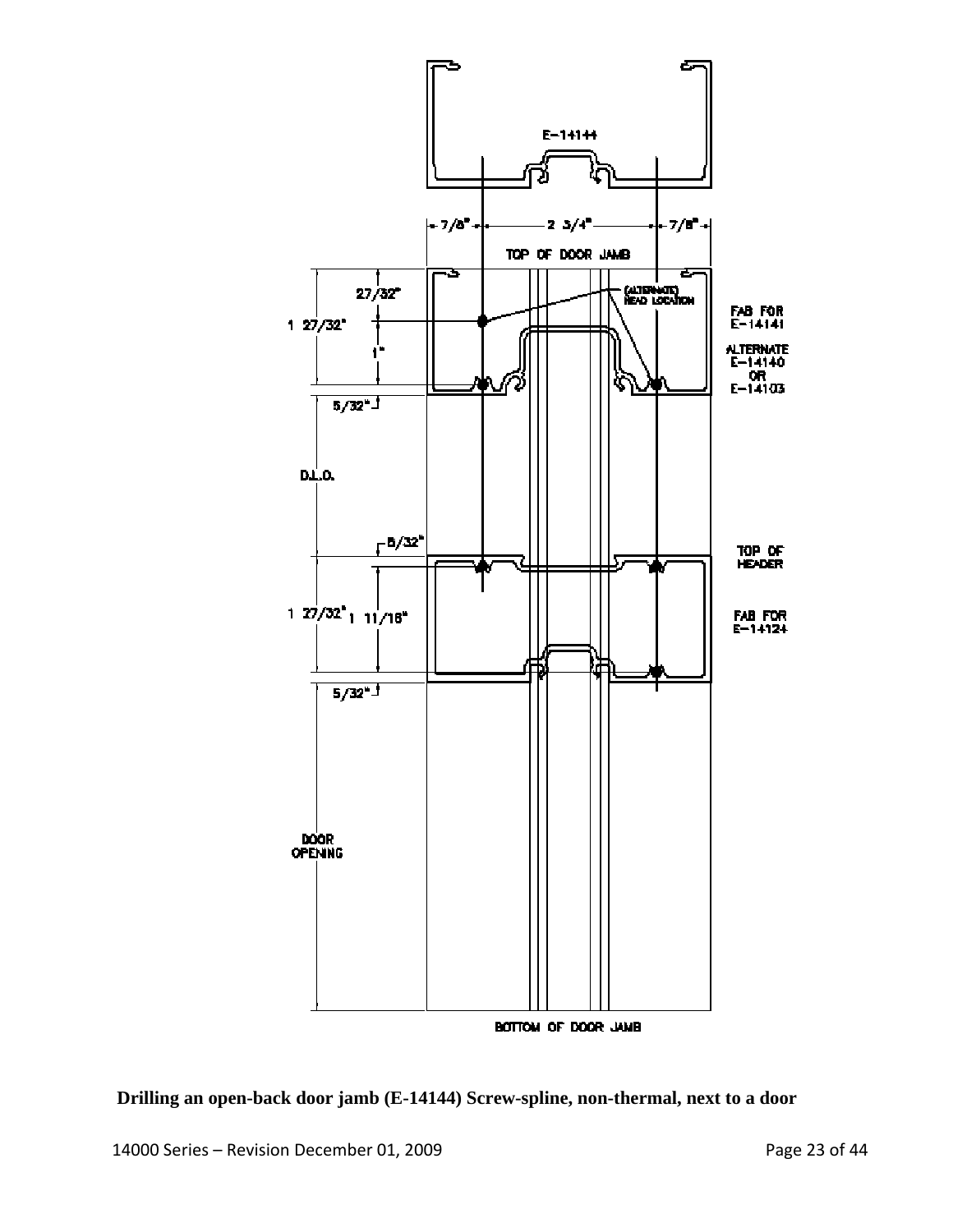### *Step #6 (shear block assembly): Drill holes in vertical framing members*

In screw-spline assembly, screws pass through holes in the vertical members, connecting them directly to the horizontal members. In shear-block assembly, the installer

- Secures frame clips (also known as shear blocks) to the vertical members with screws;
- Slides the horizontal members over the frame clips; and finally
- Secures the horizontal members to the frame clips with screws.

The screws used to secure frame clips to verticals require use of a #25 drill (.149" diameter). Tubelite recommends using a drill fixture (P-1139) to facilitate quick and accurate drilling of holes in verticals for shear-block assembly projects. The following four illustrations show where to drill shear-block verticals to accommodate various types of horizontal framing members.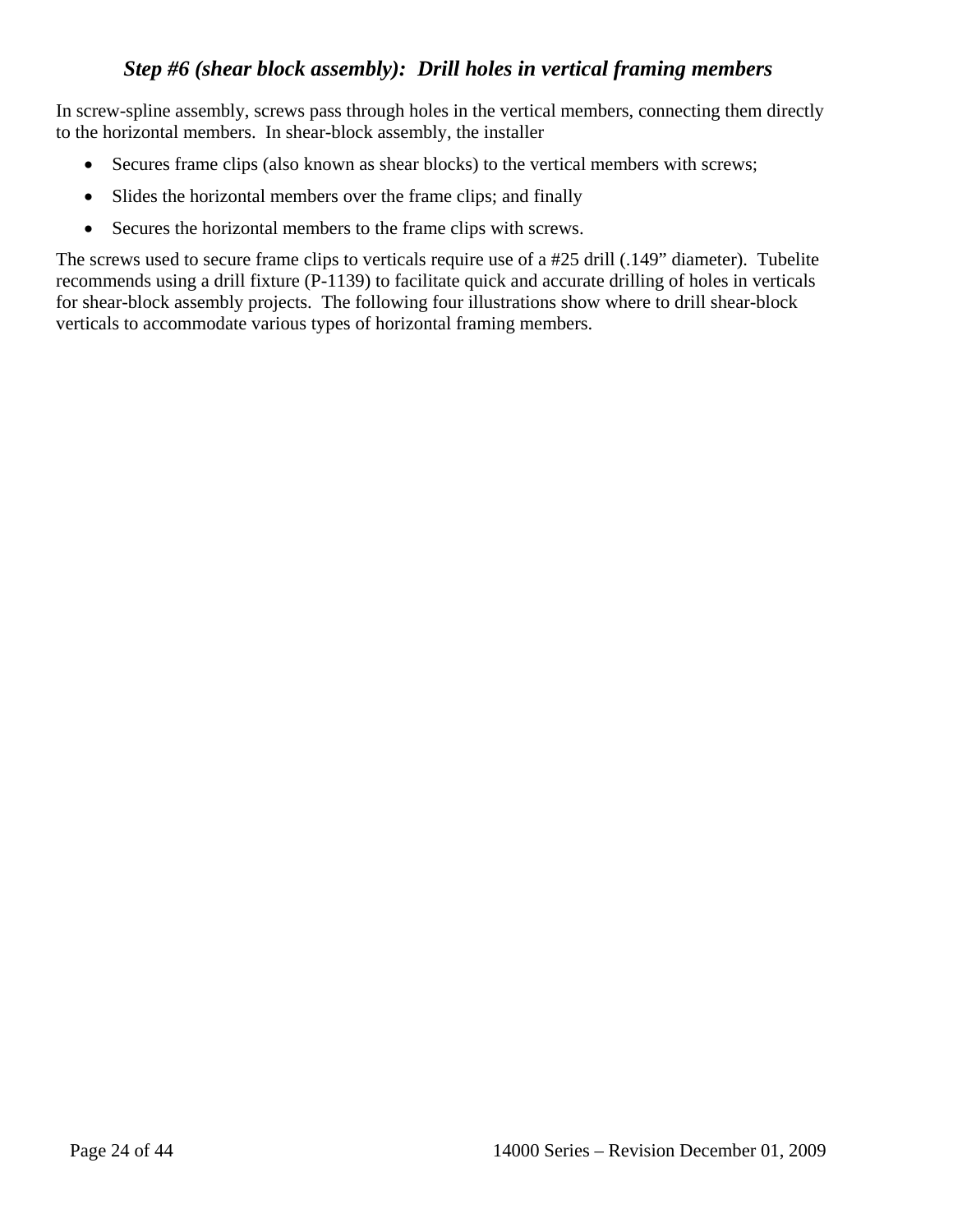

**Drilling an intermediate vertical (E-1400) Shear-block, non-thermal, no door or sidelight**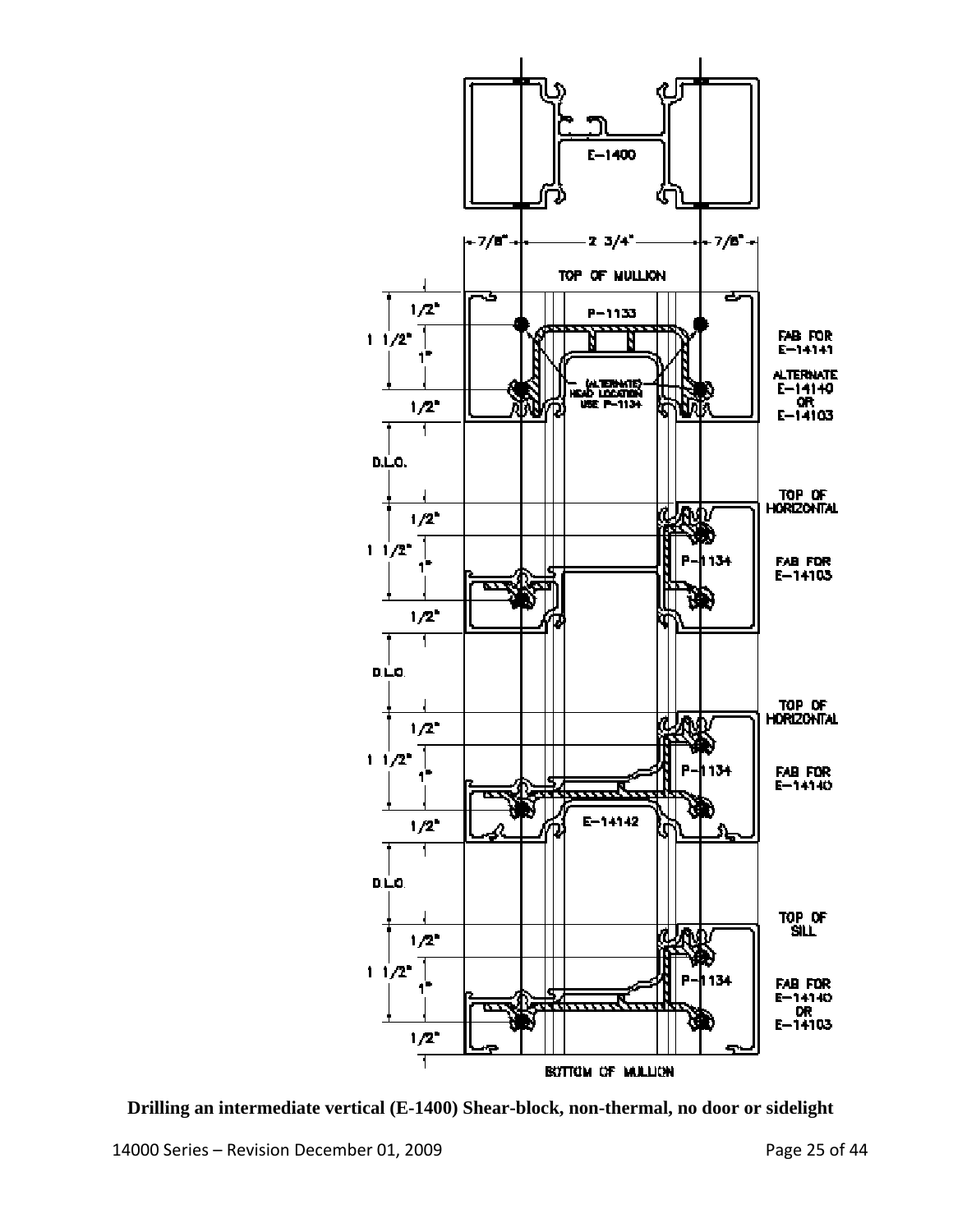

Page 26 of 44 14000 Series – Revision December 01, 2009 **Drilling an intermediate vertical (T-1400) -- Shear-block, thermal, no door or sidelight**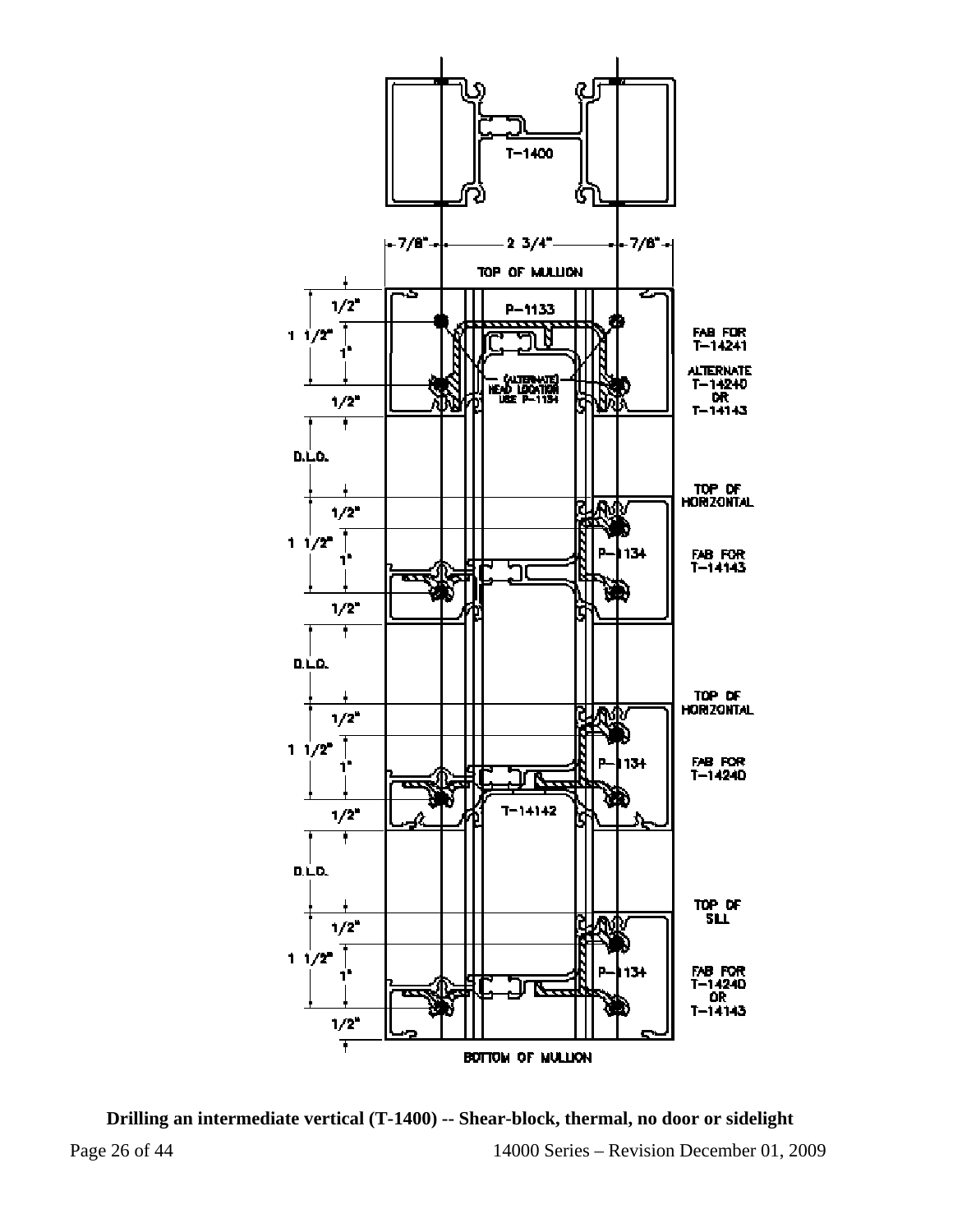

14000 Series – Revision December 01, 2009 Page 27 of 44 **Drilling an intermediate vertical (E-1400) Shear-block, non-thermal, next to a sidelight**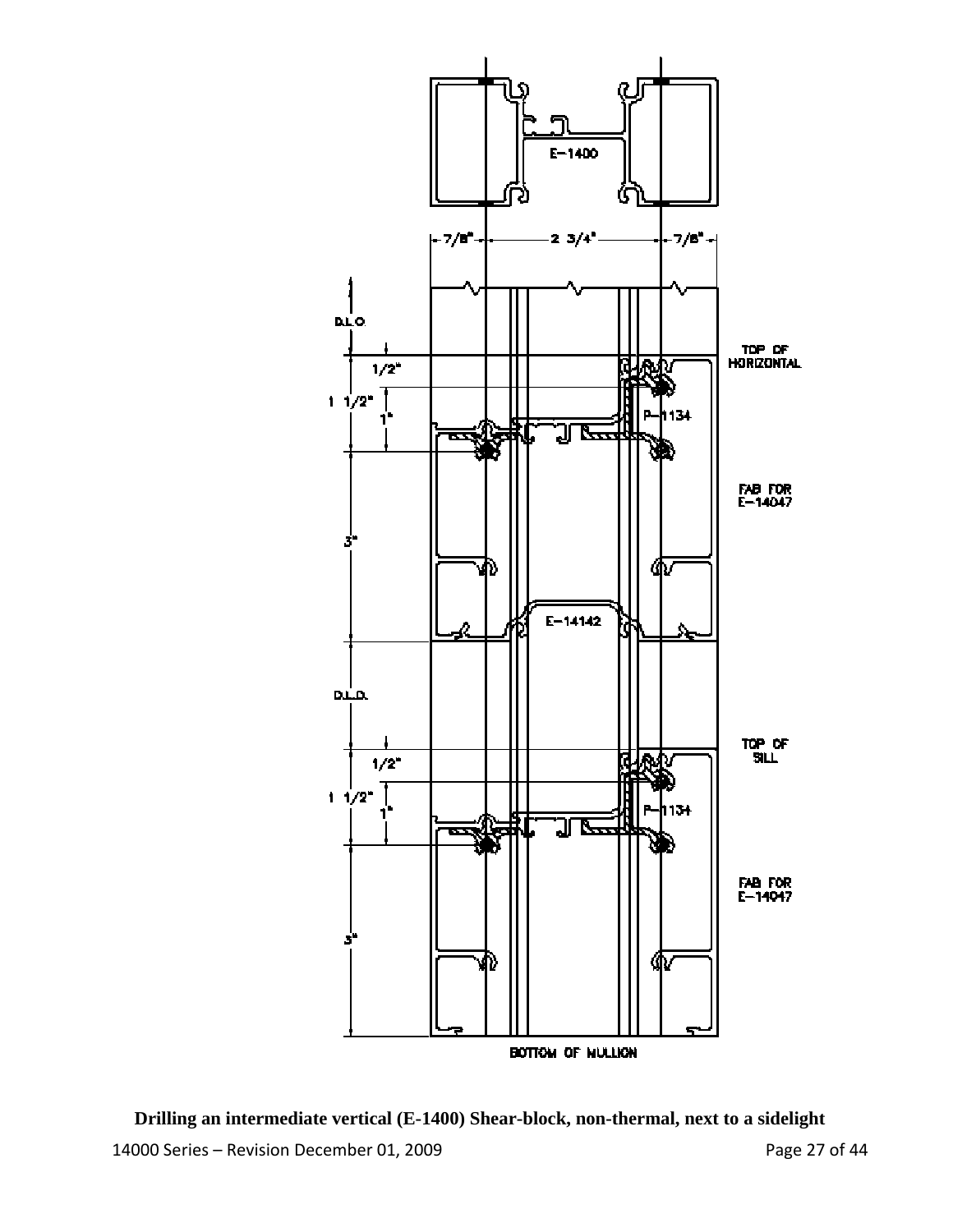

Page 28 of 44 14000 Series – Revision December 01, 2009 **Drilling a door jamb (E-14021) -- Shear-block, non-thermal, next to a door**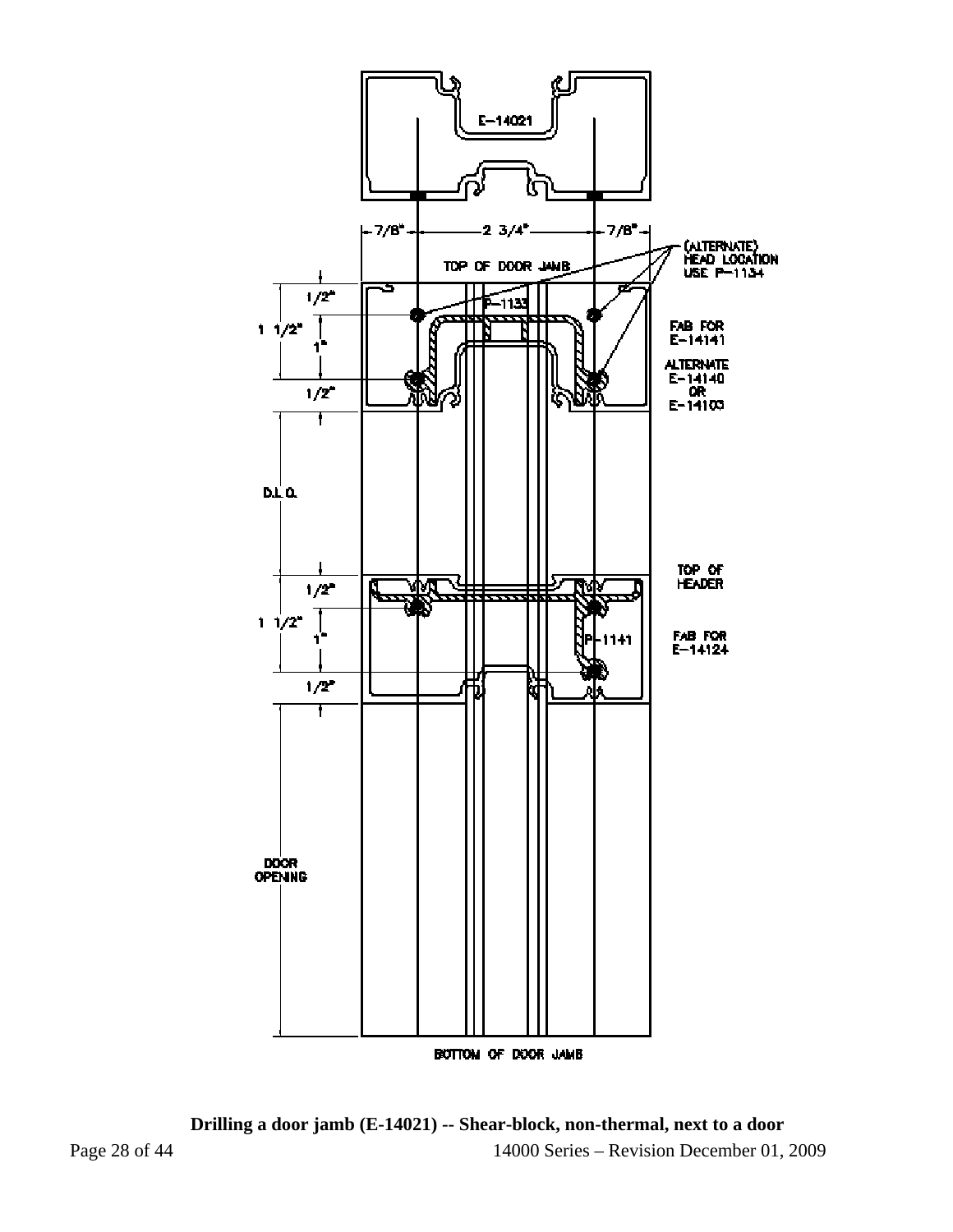### *Step #7 (shear-block assembly): Drill holes in horizontal framing members*

Screw-spline assembly does not require drilling of horizontal framing members, because screw splines are integral to the extrusions for horizontals. The shear block assembly method, on the other hand, requires drilling of horizontals, so that they can be fastened to frame clips (shear blocks).

The illustrations in this section show the locations where holes must be drilled in the various kinds of horizontals for use in shear-block assembly. The illustrations also show the required drill sizes, because the shear-block assembly method uses screws of two different diameters to secure horizontals to frame clips.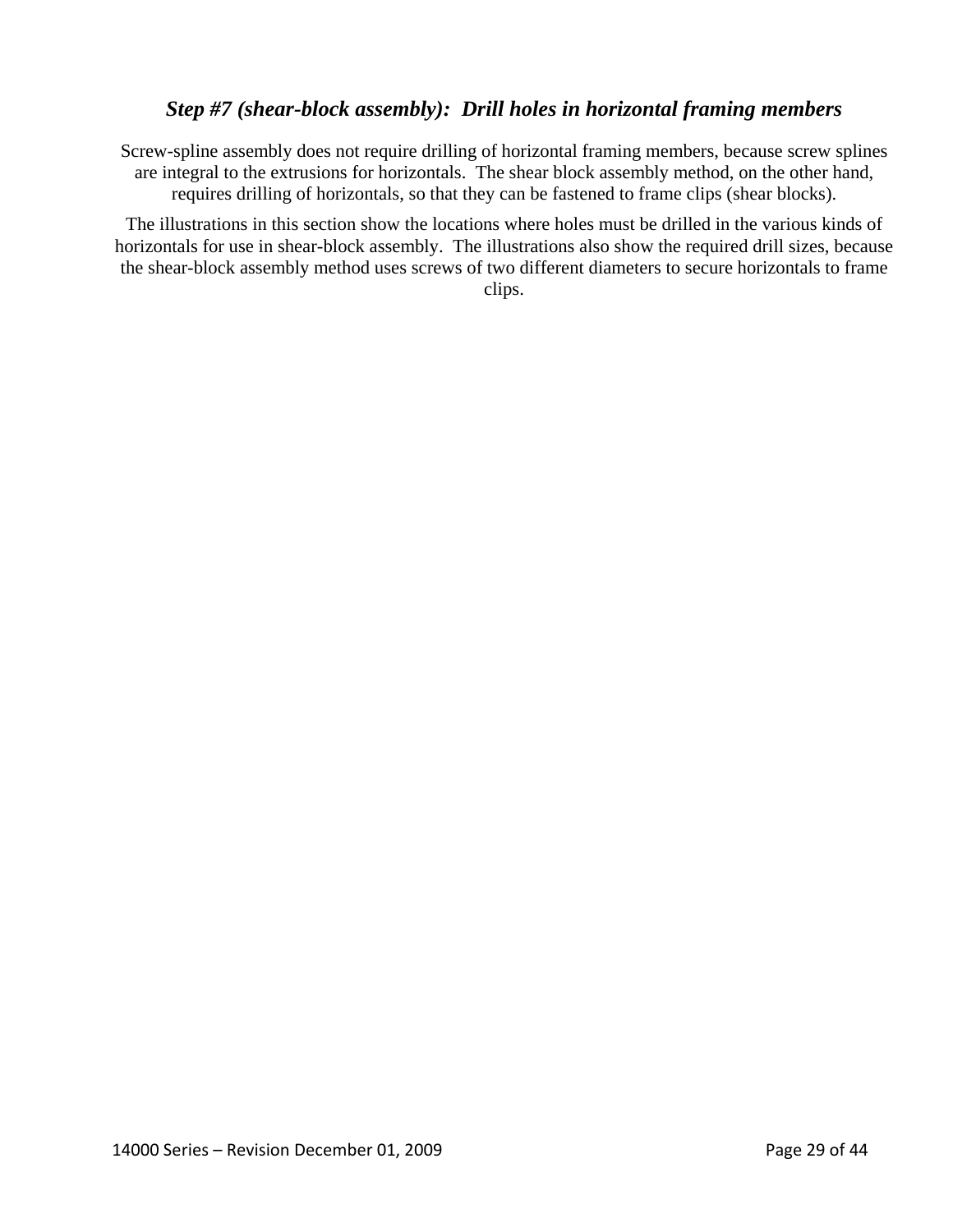

**Drilling horizontals -- Shear-block, non-thermal, no door or sidelight**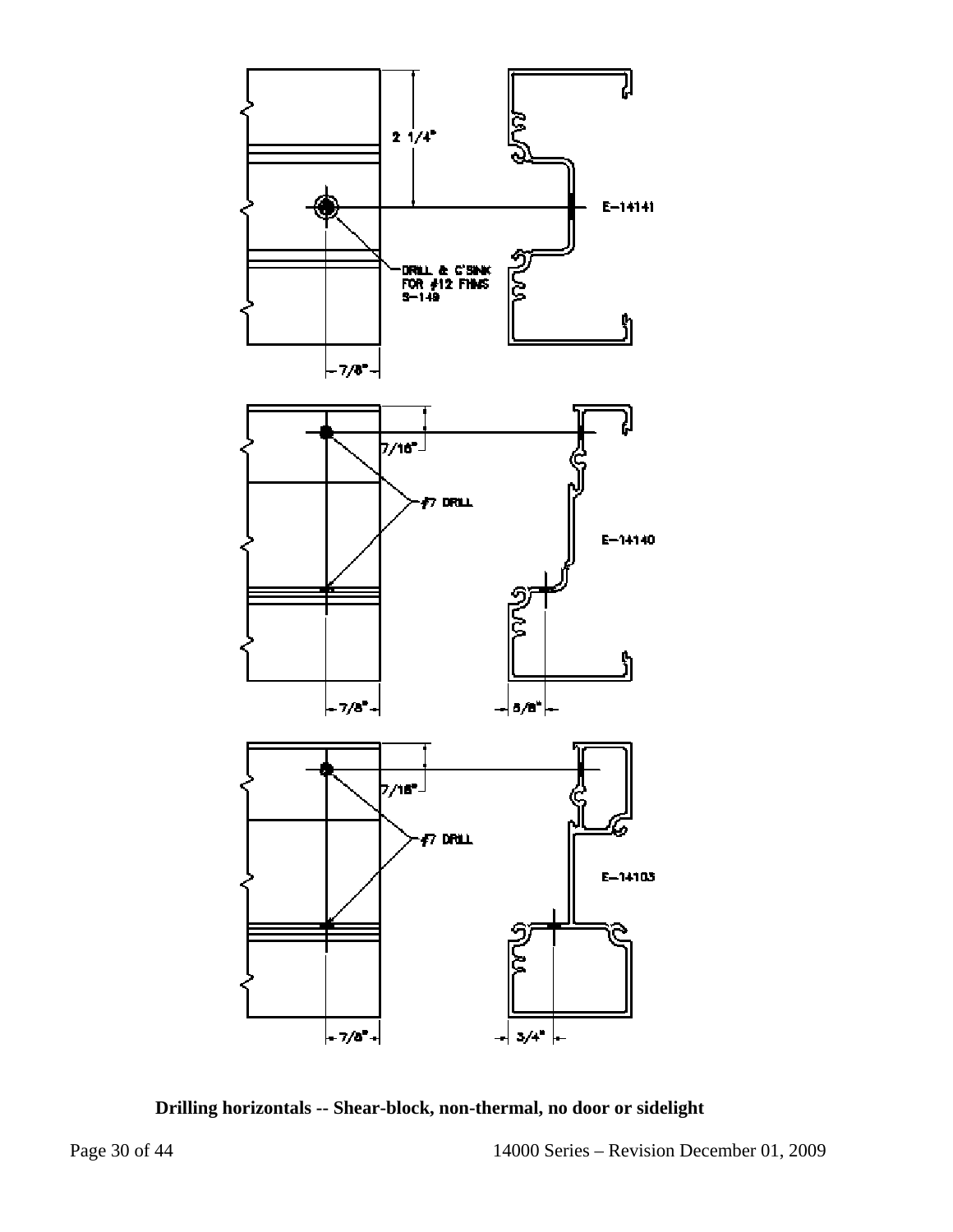

14000 Series – Revision December 01, 2009 Page 31 of 44 **Drilling horizontals Shear-block, thermal, no door or sidelight**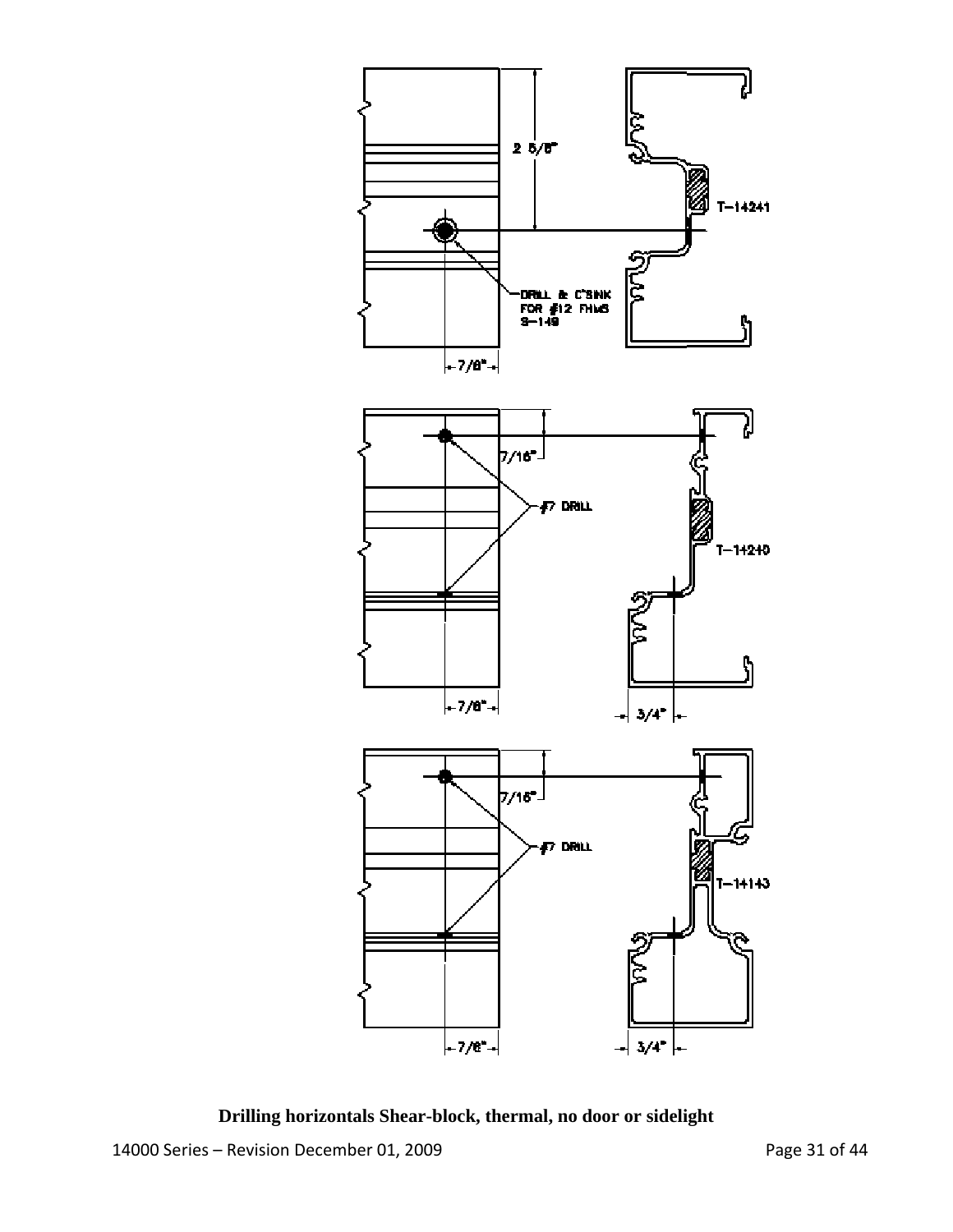



Page 32 of 44 14000 Series – Revision December 01, 2009 **Drilling horizontals -- Shear-block, non-thermal, for doors & sidelights**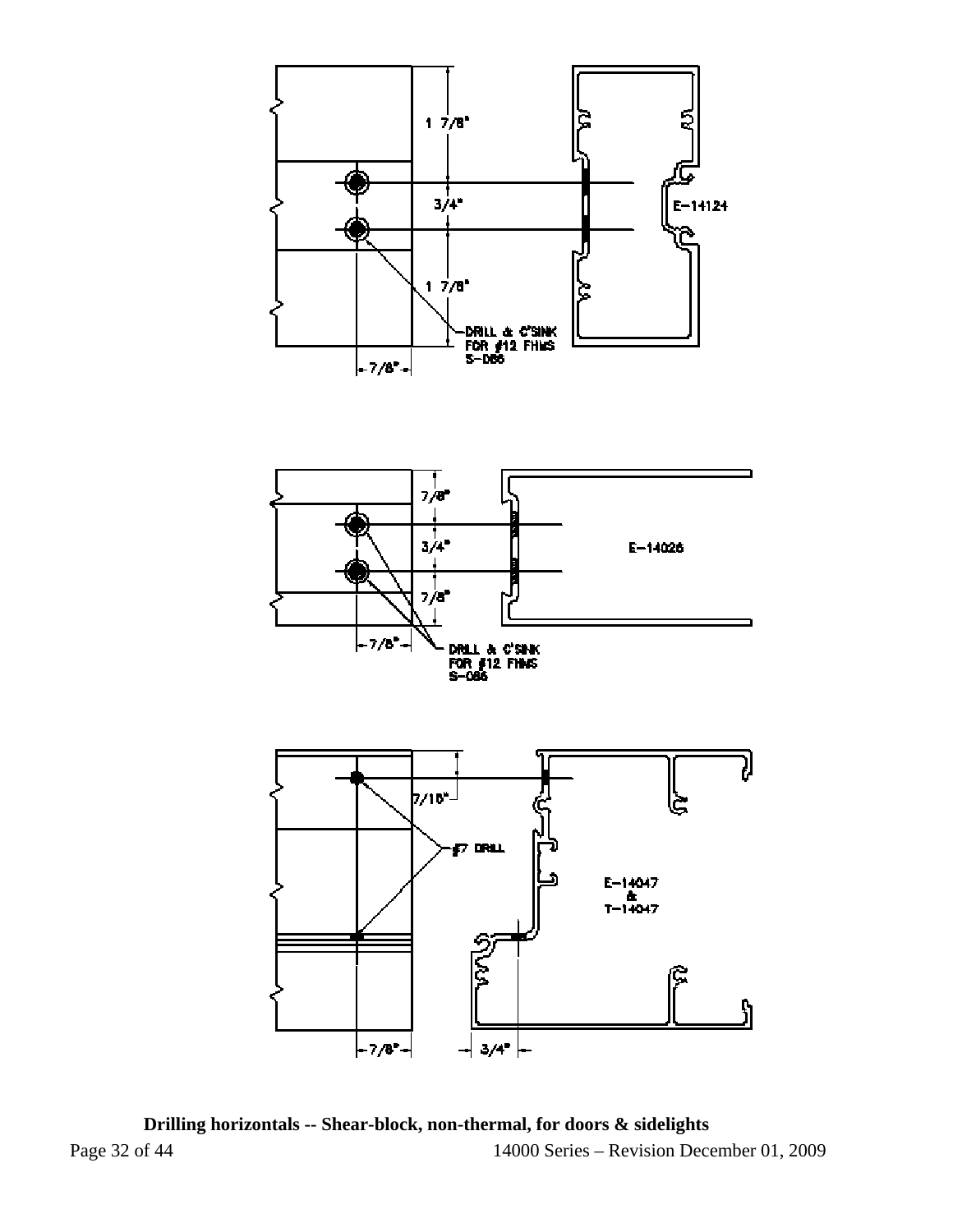## *Step #8 (if needed): Cut glazing adapters to length*

For installations that use 1/4" or 1/2" glass, it will be necessary to install glazing adapters (E-14036 or E14061 respectively) in the glazing pockets of the vertical and horizontal framing members that surround the lights to be glazed with  $1/4$ " or  $1/2$ " glass.

- For verticals, glazing adapters should be  $3/32$ " longer than the vertical daylight opening (DLO) of the light.
- For horizontals, the length of the glazing adapters should equal the horizontal DLO, which is the same length as the horizontal framing members in which the adapters will be installed.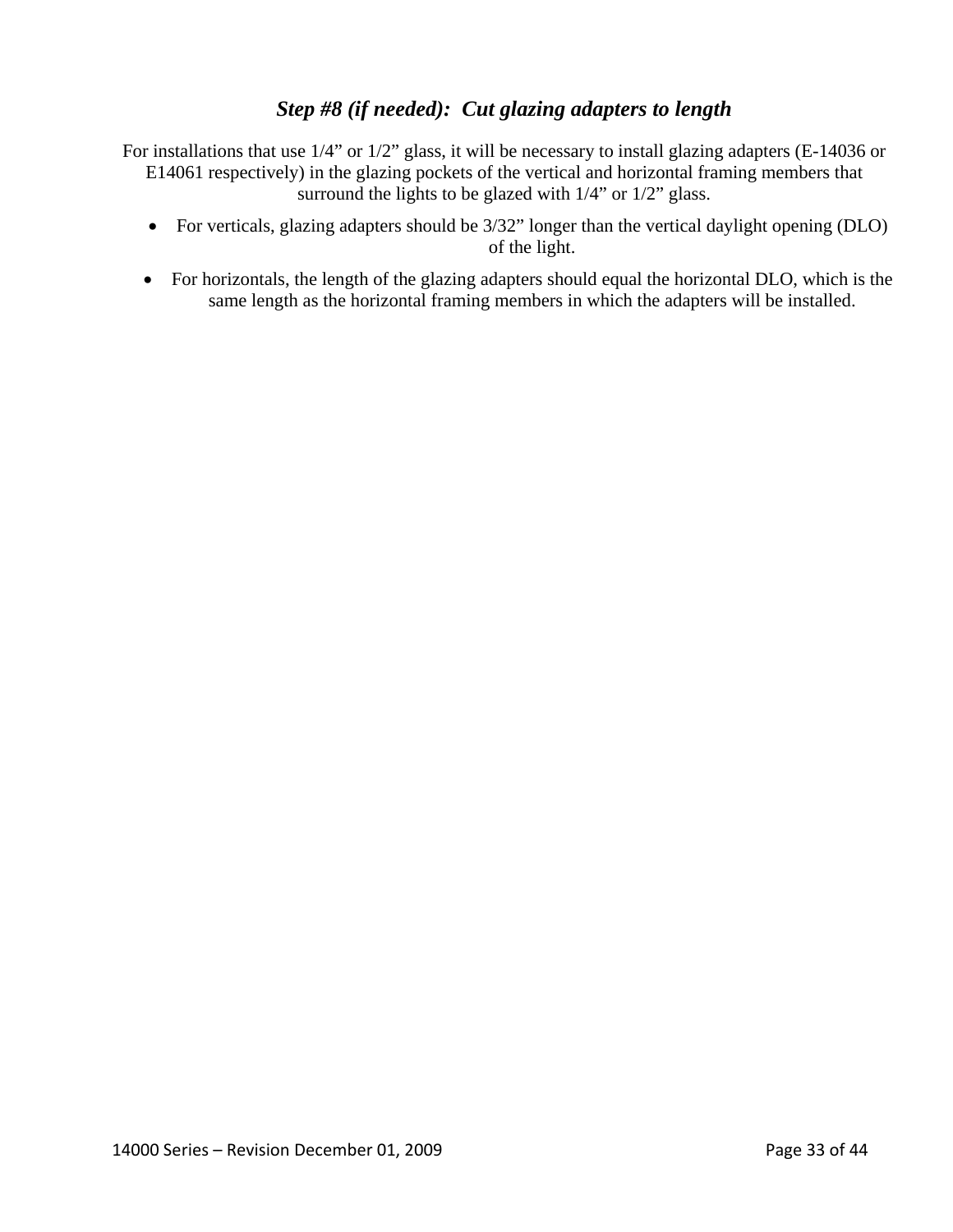## **FRAME INSTALLATION**

If there is an entrance, you should install it first, taking care to locate the entrance frame accurately within the opening.

## *Step #1 (if needed): Splice the flashing where required per final distribution dwgs.*

- Place the flashing in the opening. The gap between any two pieces of flashing should be  $3/8$ " to  $1/2$ " wide.
- Attach the splice (P-1144) to the back of one piece of flashing with double-faced tape.
- Apply silicone sealant between the two pieces of flashing, spanning the splice.

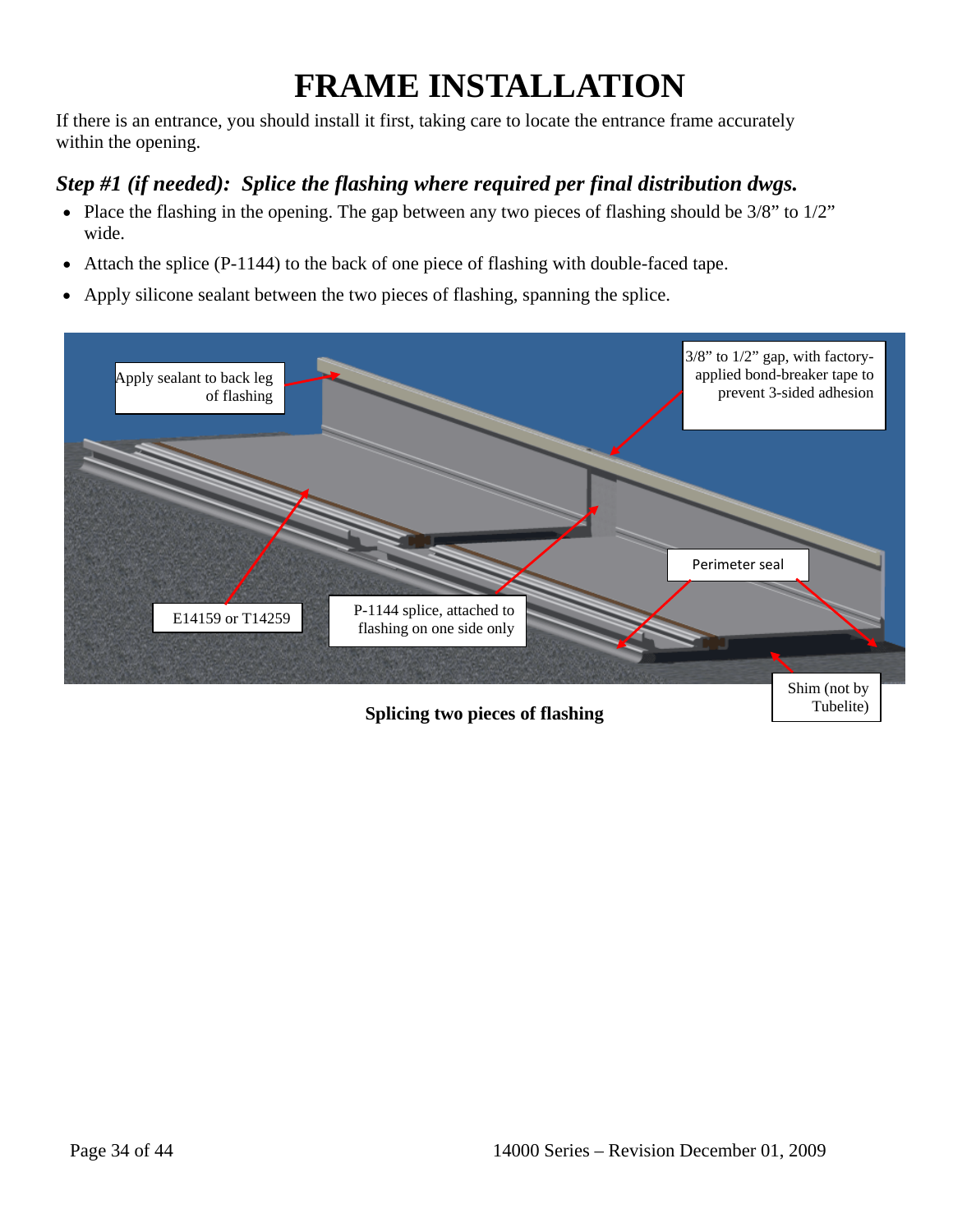## *Step #2: Seal and anchor the flashing*

- At jamb conditions attach a P1153 end dam to the end of the sill flashing with two S196 screws and seal the sill flashing to the end dam as shown in the illustration on page 36.
- Butt the flashing up against the back of the door jamb (if present) and seal the flashing to the back of the entrance frame as shown in the illustration below.
- Place shims (not by Tubelite) under the flashing as needed to support the flashing and level it.
- Drill holes for anchor bolts through the flashing and into the masonry, and secure the flashing with bolts, as specified in the approved shop drawings.
- Cap seal all anchor bolts with silicone sealant.



**Sealing sill flashing to a door frame**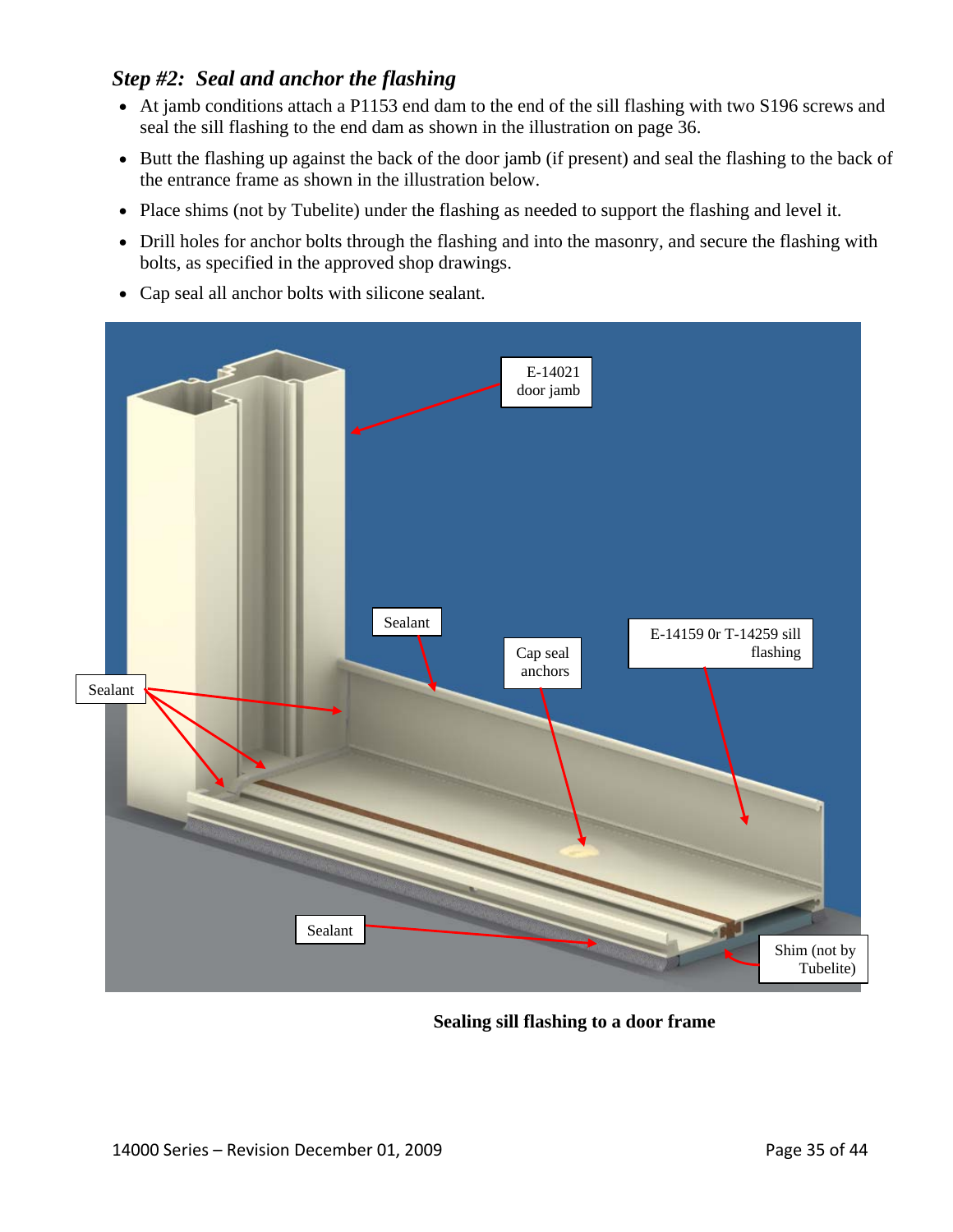

### **Sealing sill flashing to an end dam at a masonry wall**

• Apply a bead of sealant along the back leg of the flashing from end to end, straight across any splice joint. (See splicing illustration on page 34).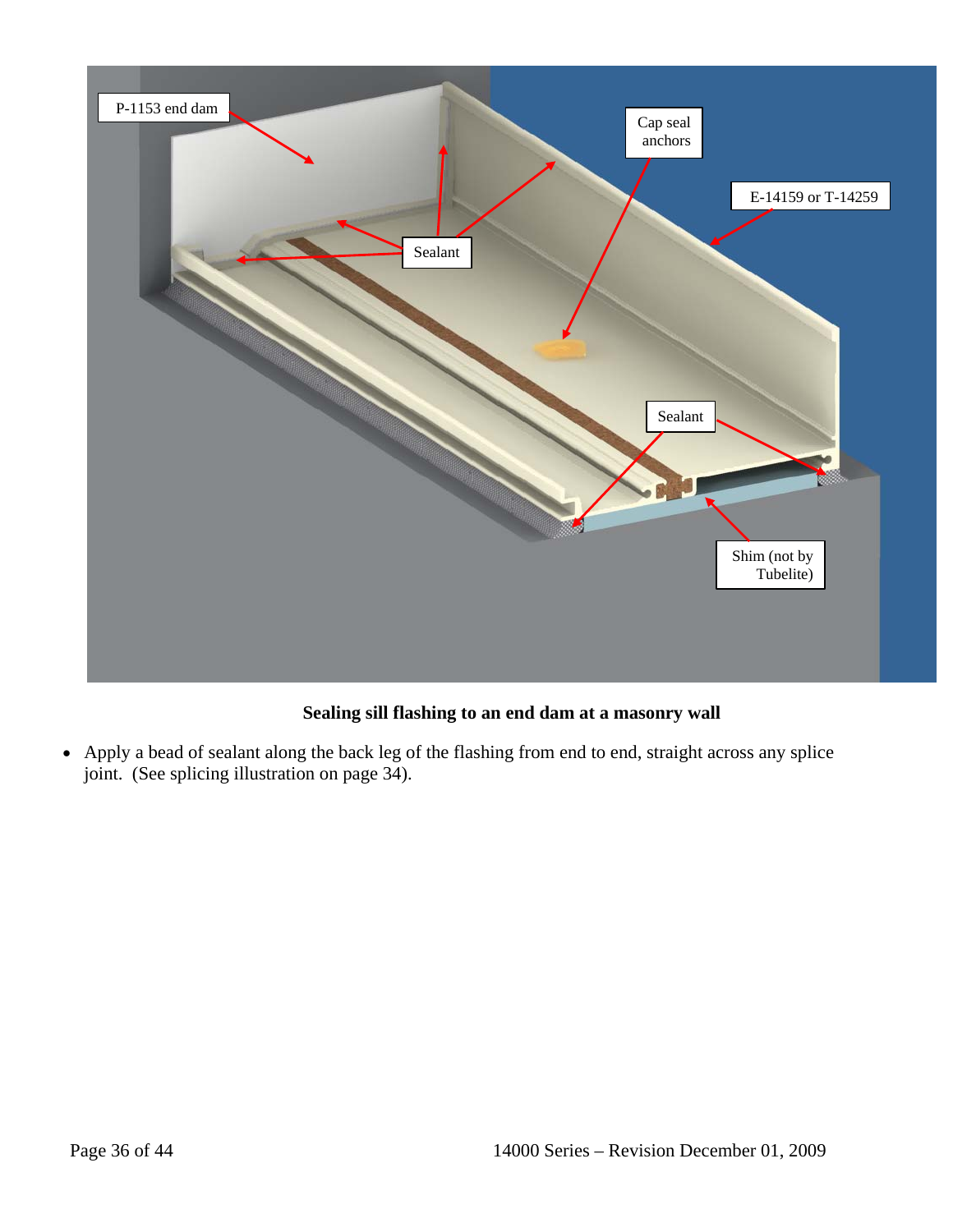## *Step #3 (shear block only): Seal and secure frame clips to verticals*

• Modify frame clips if necessary.

Certain horizontals are not compatible with standard frame clips (shear blocks). These horizontals require the installer to modify frame clips in the field.



• Apply sealant to shear blocks (frame clips) as shown in the illustration below, and attach to the verticals with #10 x 1 3/4" Type B Phillips pan head screws (S-009).



**Sealing and securing frame clips to verticals**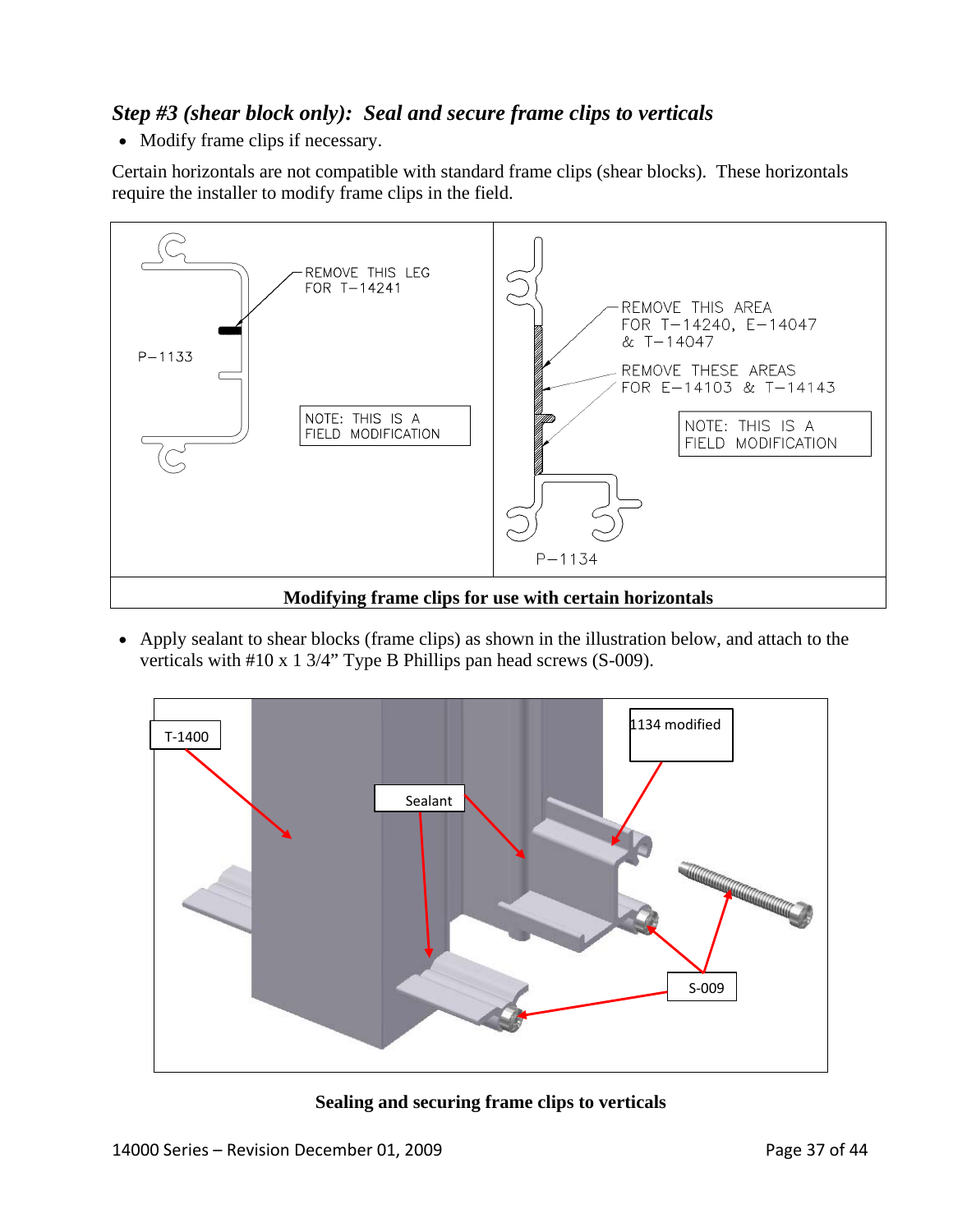## *Step #4 (shear block only): Attach horizontals to frame clips*

• Apply sealant to the contact edge of the horizontal, as shown in the illustration below.



**Attaching horizontals to frame clips** 

- Slide horizontals onto shear blocks (frame clips). Match drill tap holes in the shear blocks using holes in horizontals as guides, and secure horizontals to frame clips with applicable screws.
- Apply sealant to the heads of the screws which secure the horizontals to the frame clips.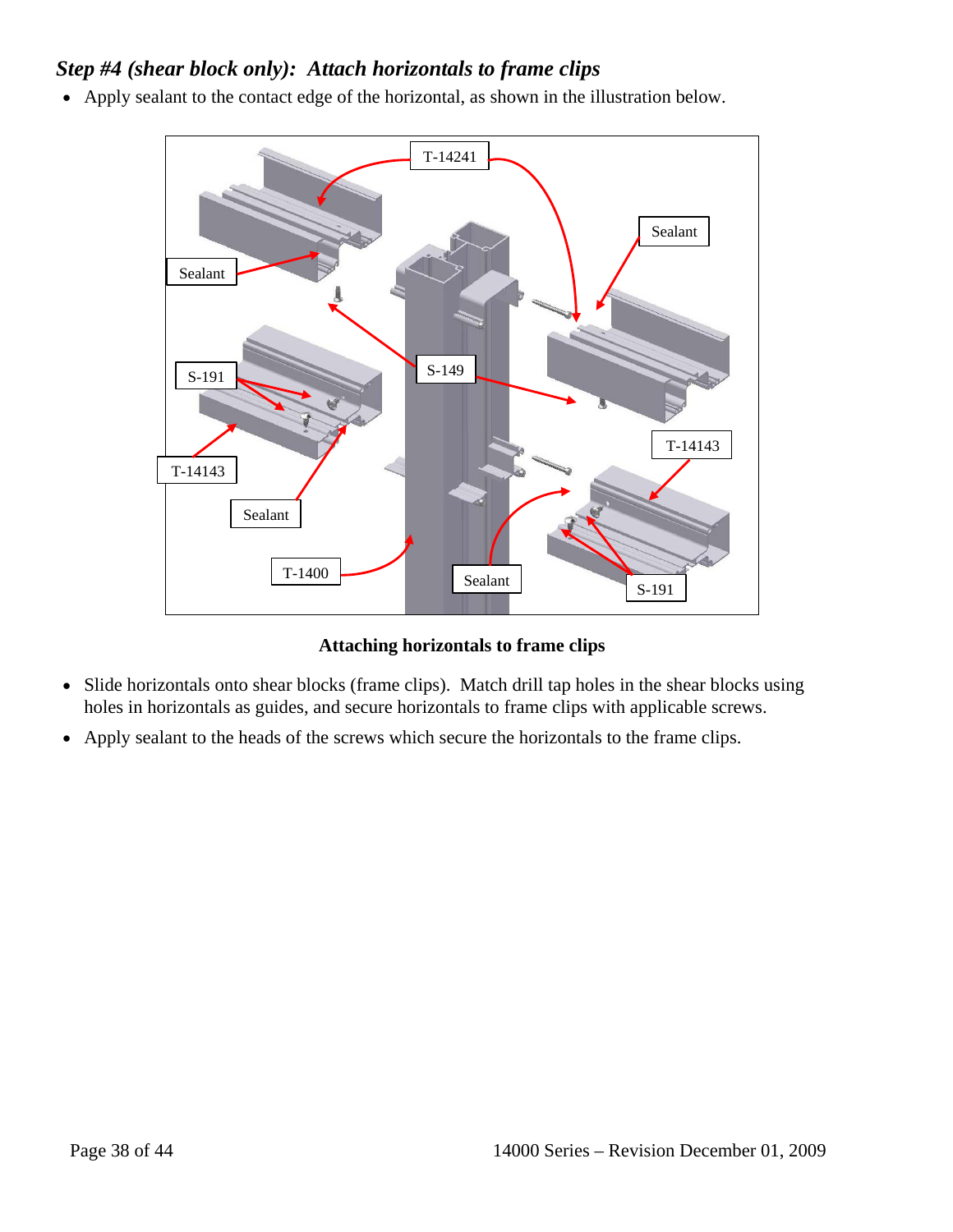### *(Refer Back to) Step #3 (screw spline only): Attach horizontals to verticals*

• Apply sealant to the contact edges of the horizontal as shown in the illustration below and on page 40.



#### **Attaching horizontals to verticals**

• Secure horizontals to vertical on one side, and to closure pocket on the other side, using #10-24 x 1" Type 23 Phillips hex head screws (S-202).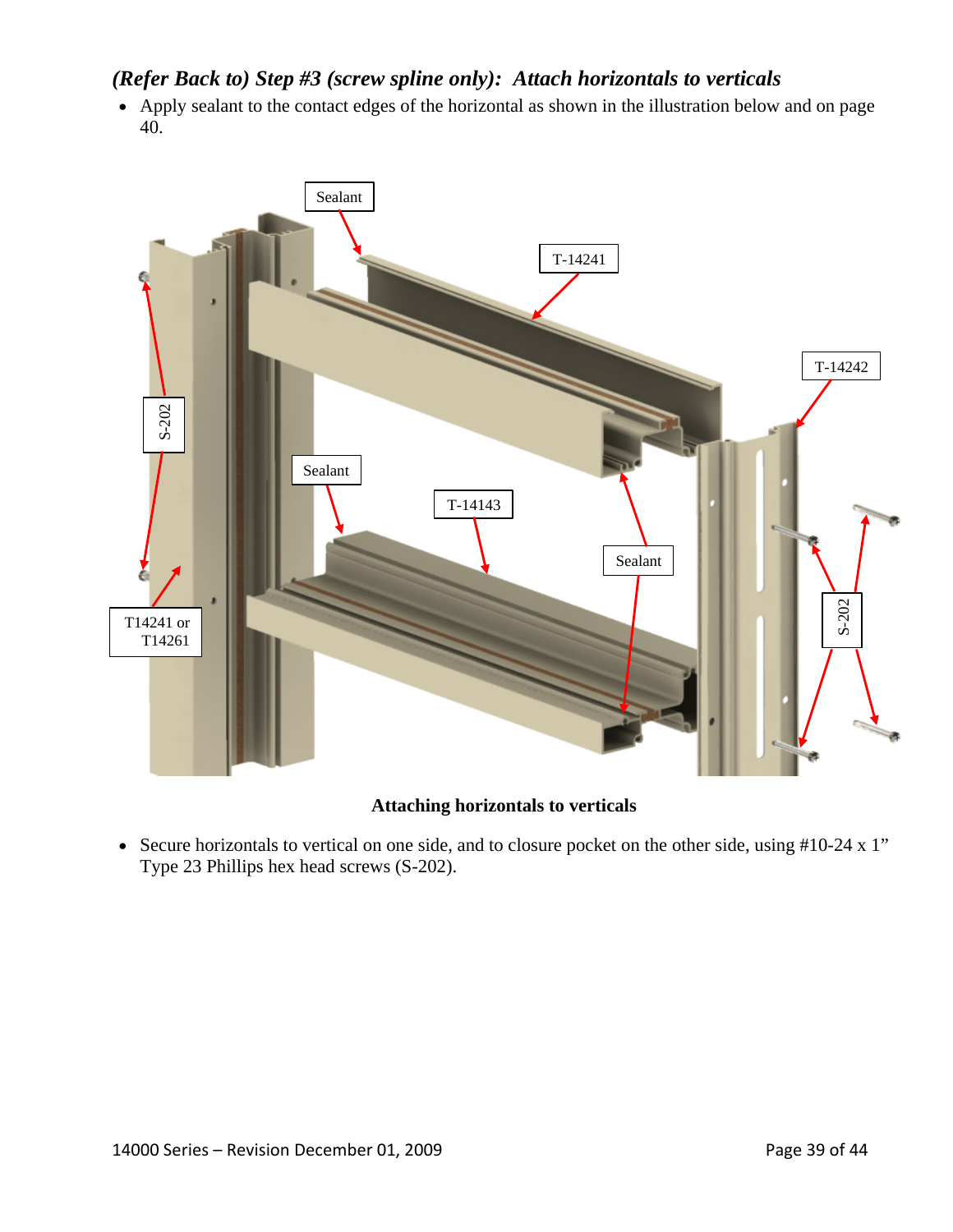## *Step #4 (screw spline only): Install assembled units*

• Apply sealant to end of horizontal as shown in the illustration n page 40.



#### **Sealing horizontal before final assembly**

• Install the assembled units beginning at the entrance, and working toward the jambs. If there is no entrance, begin at one jamb and work toward the other, as in the illustration below.



#### **Installing assembled screw-spline units**

• In the case of smaller units, the last two may need to be snapped together and then pivoted into position together, as in the illustration on page 41.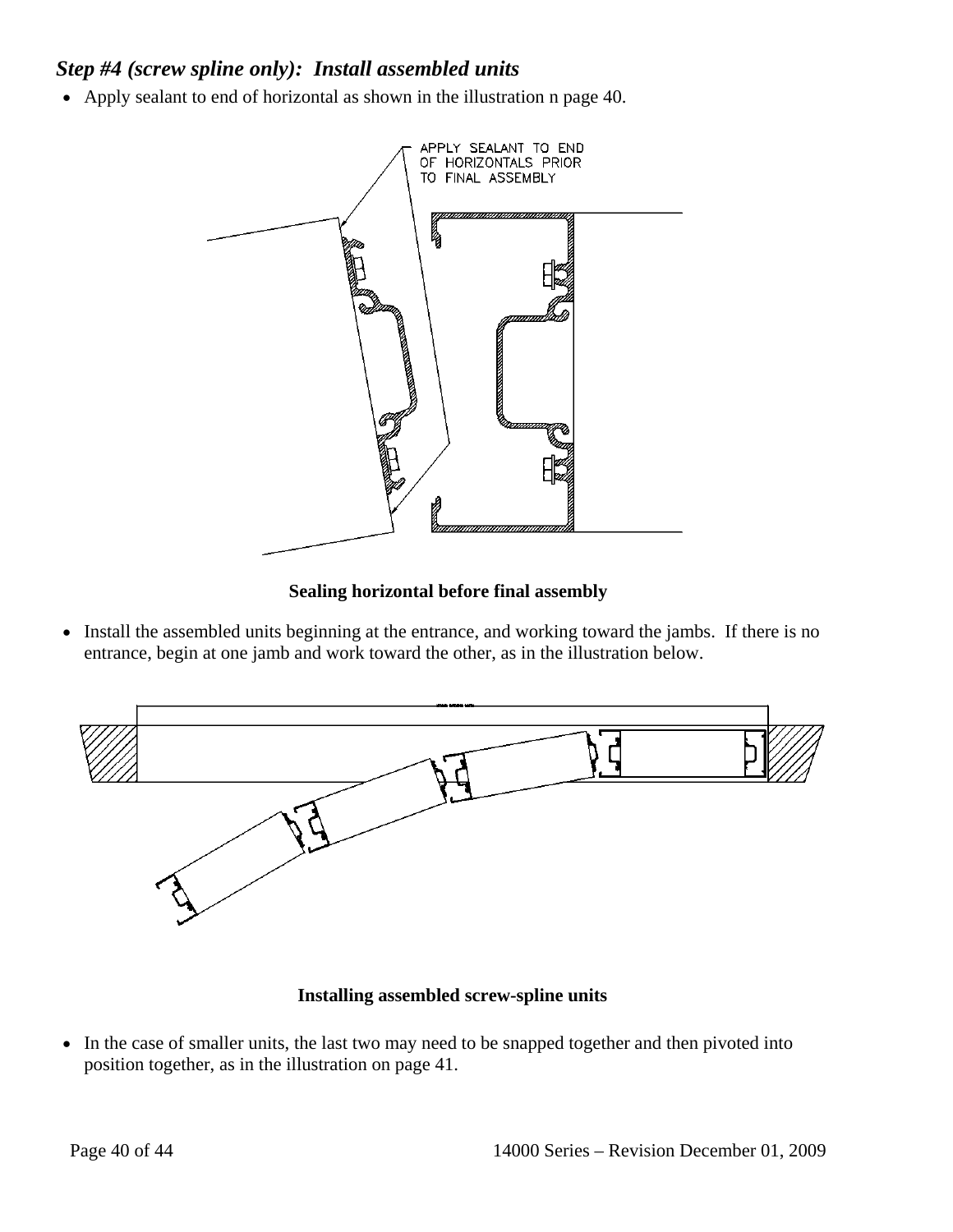

**Installing last two units together** 

### *Step #5: Attach frame to masonry*

- For shear-block assembly, set the assembled unit into the opening. (For screw-spline assembly, this was done in pieces in Step #4 above.)
- Install shims at head and jambs, as shown in the illustration below. Use a P1745 to provide back-up support for shimming. Align oversized holes in P1745's with countersunk holes in the pockets.



#### **Shimming and anchoring the head and jambs**

• Attach the jambs and head to the perimeter of the opening with suitable fasteners.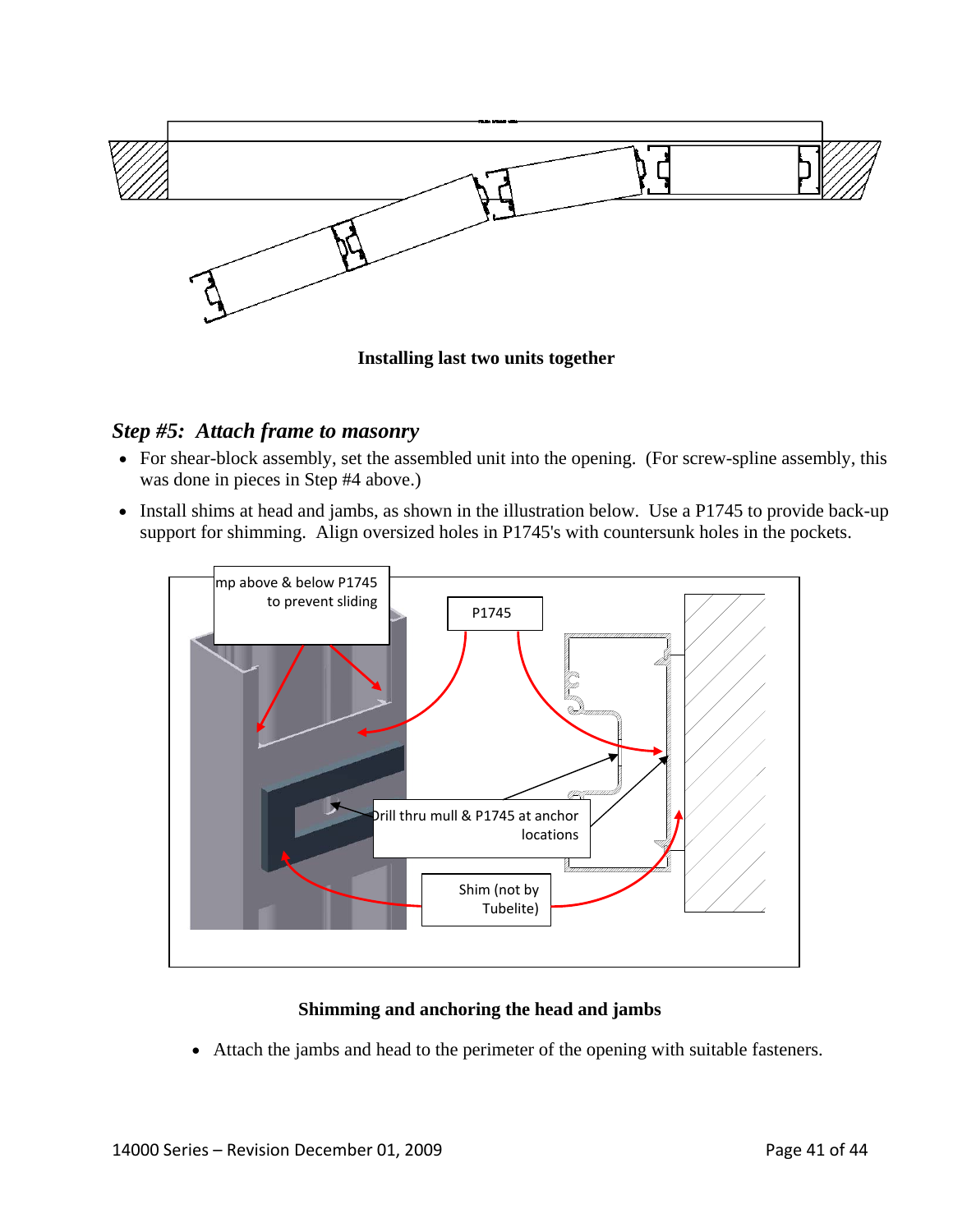## *Step #6: Install P1135 Water Diverters*

• Use MEK and a clean cloth to clean the surfaces of the horizontals where you will install water diverters. Also clean the vertical reglets on both sides to at least 1" above the gasket reglets on the horizontal member.



**3D view of a water diverter** 

- When the surfaces are dry, butter the underside of the P1135 with sealant and press the diverter to the horizontal in the glazing pocket.
- Pump sealant into both vertical gasket reglets, and seal the edges of the diverter on all sides **EXCEPT** the edge facing the pocket. You must avoid getting sealant in this area in order to allow the system to drain.
- Seal the joint between the vertical and horizontal members from the diverter to the top of the horizontal gasket reglet.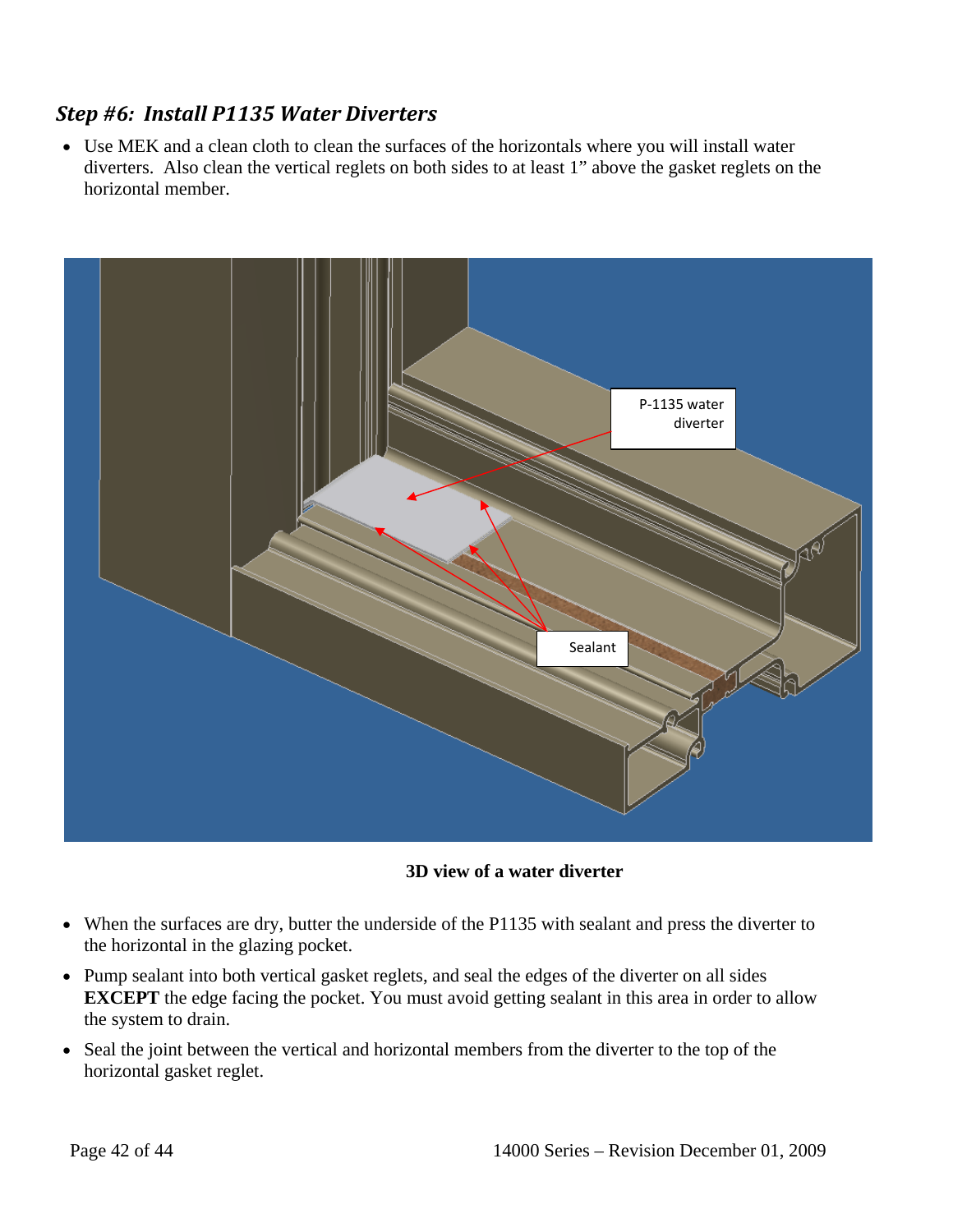## **GLAZING INSTALLATION**

All glazing pockets are 1 7/16" wide, and will accept glazing up to and including 1 1/8" thick, dry glazed.

Glass dimensions should not exceed day light opening (D.L.O.) plus 7/8". See illustration below.



#### **Nominal glass dimensions**

This formula does not take into account out-of-square openings or glass tolerances. Consult your glass manufacturer before determining final glass sizes.

When cutting gaskets, you should add  $1/16$ " to  $1/8$ " per foot of daylight opening for shrinkage. (An eighth of an inch per foot is approximately 1%.) Open, unsealed gasket joints are a potential source of leakage, and water damage to interior finishes.

When installing gaskets, always begin at the ends of the gasket and work toward the center.

### *Step #1: Cut and install the interior gaskets*

- Cut interior vertical gaskets to D.L.O.  $+1$ " + shrinkage allowance (see above).
- Install the interior vertical gaskets, beginning  $1/2$ " beyond the surfaces of the adjacent horizontal framing members.
- Apply butyl sealant to the interior vertical gaskets, where the horizontal gaskets will contact them.
- Cut the interior horizontal gaskets to D.L.O. + shrinkage allowance (see page 43).